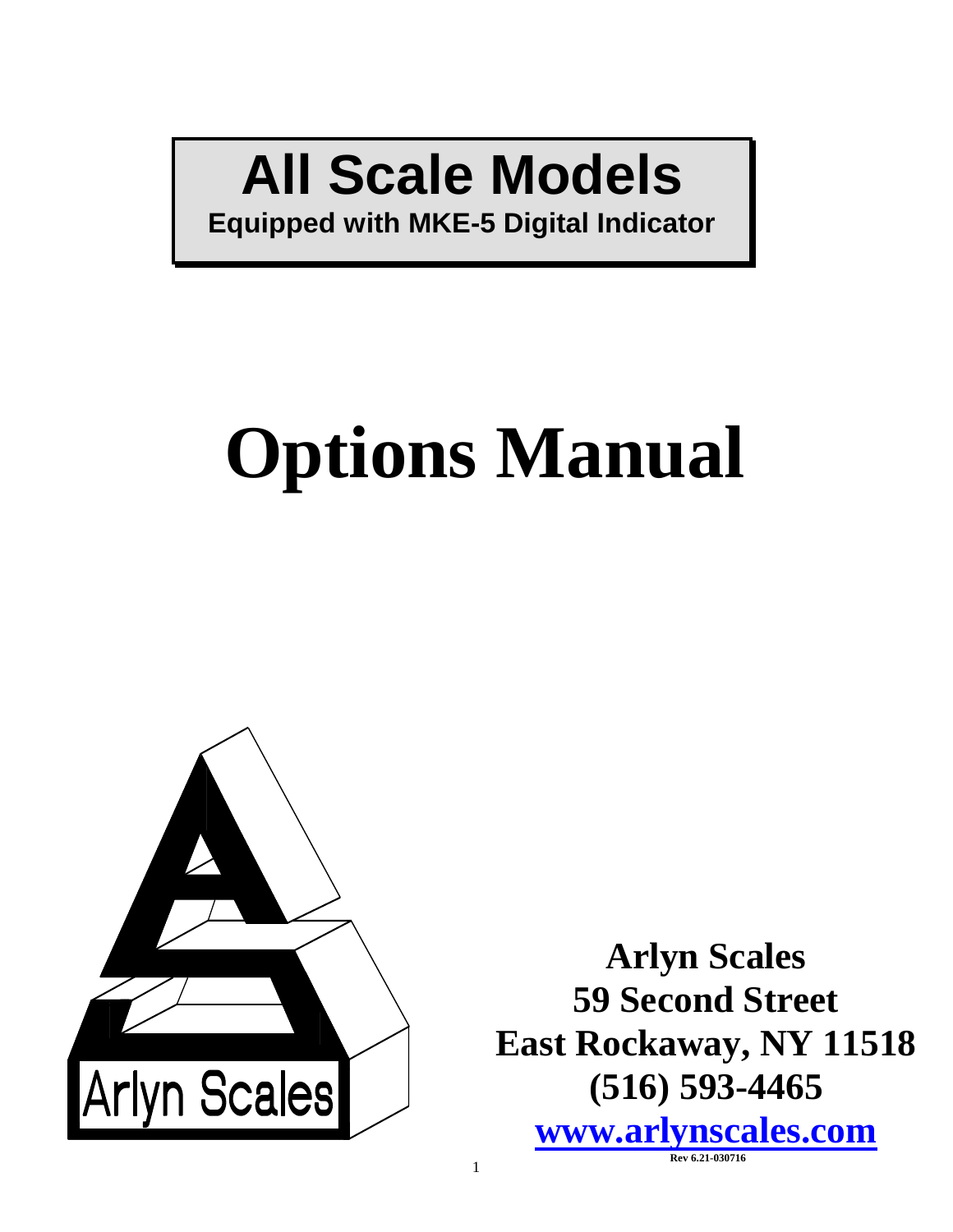| Configuring the Port                                                                    | 3        |
|-----------------------------------------------------------------------------------------|----------|
| Perform Test Print                                                                      | 3        |
| Loop Back Test                                                                          | 3        |
| Print Stream Mode<br>Printing at Stability Using Motion Detection and Stability Control | 3<br>3   |
| Print Stream Mode with Print At Stability                                               | 4        |
| <b>Print Frame Definitions</b>                                                          | 4        |
| Defining and Editing Print Frames                                                       | 5        |
| <b>Print Frame Functions</b>                                                            | 5        |
| <b>Print Frame Design Examples</b>                                                      | 6        |
| <b>Text Definitions</b>                                                                 | 6        |
| <b>Changing Printer Fonts</b><br><b>External Command Interface</b>                      | 7<br>7   |
| The * Command, Keyboard Emulation                                                       | 8        |
| The ! Command, Remote Entry Commands [N/A: For Future Expansion]                        | 8        |
| The @ Command, Interactive Commands [N/A: For Future Expansion]                         | 9        |
| Tips on Interfacing RS232                                                               | 9        |
|                                                                                         |          |
|                                                                                         |          |
| Analog Setup Menu                                                                       | 10       |
| Special Note for Multiple Platform Scales                                               | 10       |
|                                                                                         |          |
|                                                                                         |          |
| Output Specifications and Notes<br><b>Creating Setpoints and Formulas</b>               | 11<br>11 |
| Output Connector and Pin Diagram                                                        | 13       |
|                                                                                         |          |
|                                                                                         | .14      |
| <b>Push Button Operation</b><br><b>Continuous Operation</b>                             | 14<br>14 |
| Configuring the Weight Average Option                                                   | 14       |
|                                                                                         |          |
|                                                                                         |          |
|                                                                                         |          |
| Description                                                                             | 15       |
| The Main Power Toggle Switch<br>The Front Panel On/Off Switch                           | 15       |
| Auto Shutoff Setup                                                                      | 15<br>15 |
|                                                                                         |          |
|                                                                                         |          |
| <b>Statistical Menu</b><br>The Setup Screen, Configuring the Statistical Package.       | 15<br>16 |
| Adding a Reading to the Collection                                                      | 16       |
|                                                                                         |          |
|                                                                                         |          |
| General description:<br>To set password:                                                | 16<br>16 |
| To unlock keys:                                                                         | 16       |
| To deactivate key lock option:                                                          | 16       |
|                                                                                         | . 17     |
| <b>Basic Operation</b>                                                                  | 17       |
| <b>USB Flash Drive Use</b>                                                              | 17       |
| <b>Advanced Operation</b>                                                               | 18       |
|                                                                                         | .18      |
|                                                                                         |          |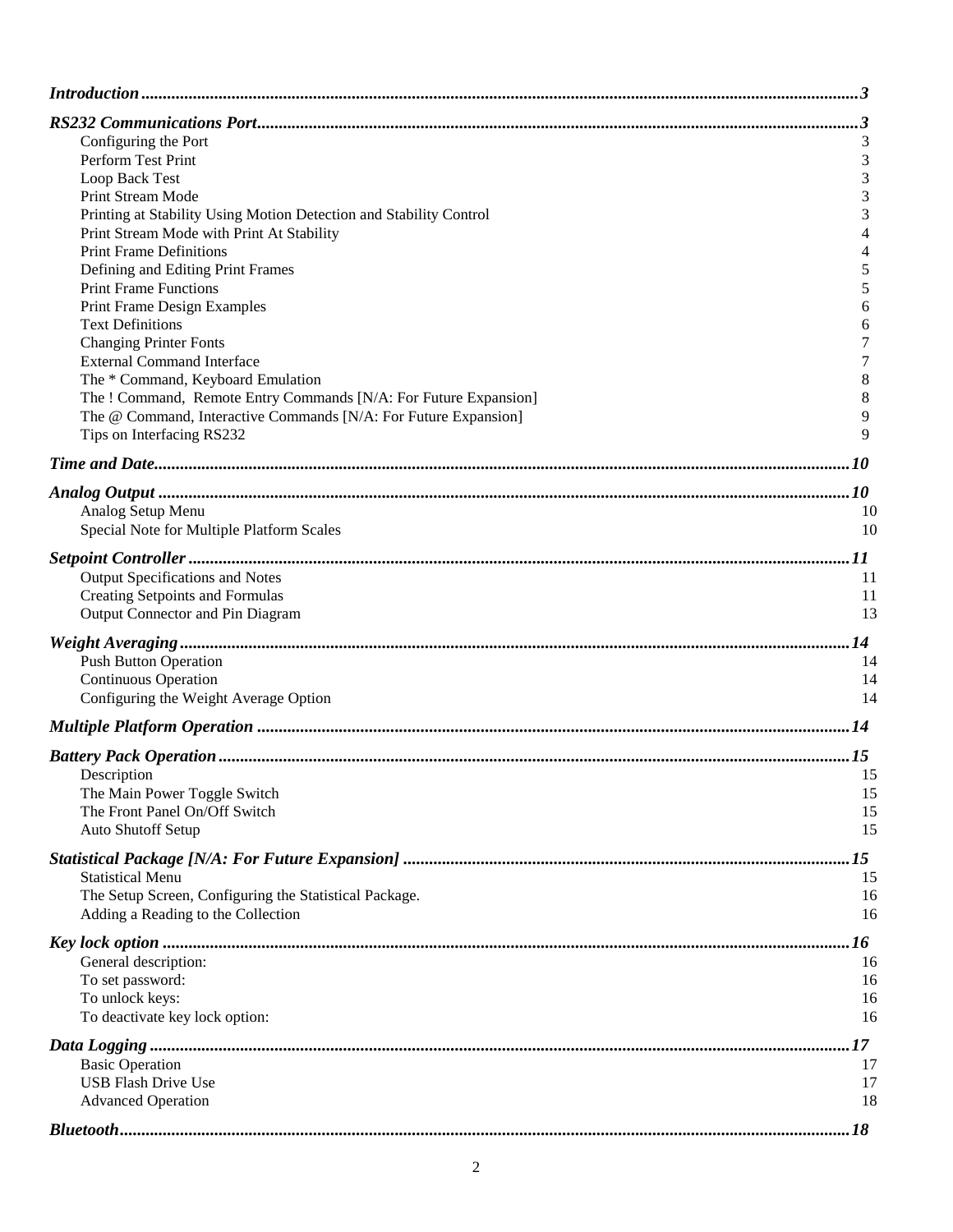## <span id="page-2-0"></span>**Introduction**

This manual will cover the operation and setup of all of the options available for your scale. It is important to note that some described menu items will be missing if that option was not installed in your specific scale. All of the options listed may be installed in any scale and may run concurrently. Any of the options may be installed later at the factory if it wasn't installed at time of purchase. Call our service department for details.

## <span id="page-2-1"></span>**RS232 Communications Port**

The RS232 option is a fully capable, bi-directional communications port. The port can be configured to operate at a variety of baud rates and the output data frames are definable by the user. The printing of a frame can be initiated by pressing the print button, by an external command, upon reaching a setpoint, or continuously when the print stream mode is activated. The communications port also contains an extensive external command interface allowing key presses, adding and editing memory slots and even scale calibration to be controlled from external equipment.

#### <span id="page-2-2"></span>**Configuring the Port**

Baud rate and other parameters can be configured through the Port Configuration screen that can be accessed under menu SETUP MENU/OPTION SETUPS/RS232/PORT CONFIG .The options are shown below.

BAUD RATE Settable to 110, 150, 300, 600, 1200, 2400, 4800, 9600, 19200, 31250 or 38400 bits per second. DATA BITS Seven or Eight STOP BITS One or Two PARITY Even, odd or none ECHO On or off. When echo is enabled the scale will echo each character the scale receives back to the user.

#### <span id="page-2-3"></span>**Perform Test Print**

As an aid to port configuration we have included a "perform test print" function to the RS232 menu. Executing this will cause the string "Your RS232 port is working fine!", a carriage return and a line feed to be output from the port. To access this function go to the menu SETUP MENU/OPTION SETUPS/RS232/PERFORM TEST PRINT.

#### <span id="page-2-4"></span>**Loop Back Test**

You may also test the operation of the RS232 port by performing a loop back test. On the output connector, TX and RX (transmitted and received data) need to be shorted together. When you perform the test, the scale sends data and reads it back through its own port, where it is compared and the results are show.

#### <span id="page-2-5"></span>**Print Stream Mode**

Print stream mode will continuously print the currently active print frame at fixed time intervals. Stream mode can be configured using menu SETUP MENU/OPTION SETUPS/RS232/PRINT STREAM. The lower menu selection ENB will enable or disable print stream mode, and TIME will be the number of seconds between the beginning of each print frame. Time settings of .5 to 1638 seconds (27.3 minutes) can be entered. Avoid using time values of less than .5 seconds as it may slow down or lock up the scale.

<span id="page-2-6"></span>When stream mode is enabled, use the print button or the external \*P command to start or stop the printing process.

#### **Printing at Stability Using Motion Detection and Stability Control**

All Arlyn digital indicators have the capability of detecting motion and/or stabilizing the weight and using it to control printed outputs. This can be useful in many applications. For example, if you wanted to print labels for several items, you could simply place each item on the platform, and when the scale gets a stable reading it will print the label automatically. The Motion Detect, Stability and printing at stability are fully configurable through their respective setup screens.

The Motion Detect indicator looks like an 'M' and it is located just to the right of the Zero Indicator / Bar Graph located on the bottom of the display. It is crossed out if there is no motion, and it is uncrossed if there is motion.

The Stability Control indicator looks like a circle and it is also located just to the right of the Zero indicator/Bar Graph located on the bottom of the display. The circle is unfilled when the weight is not stable and filled when the weight is stable.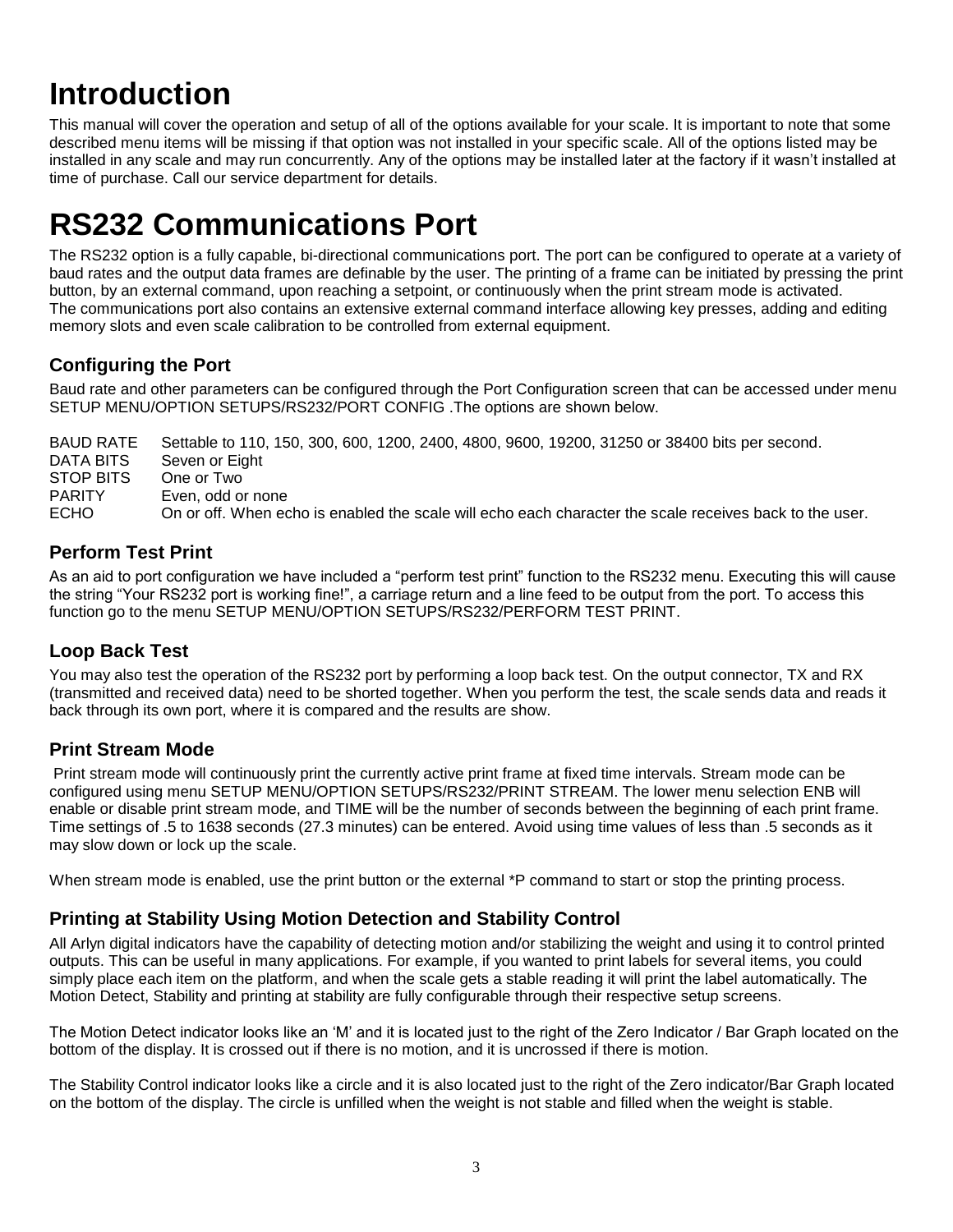Print at Stability configuration allows the user to choose what control they want to use to print. The user can choose Motion Detect only, Stability control only, or both Motion Detect and Stability control. Take a look at the Instructions Manual to see how the Motion Detect and Stability Control can be set.

Sending a PRINT command or pressing the PRINT button on the front panel will send a PRINT request to the scale, and the scale will only print if the motion and stability conditions are met.

#### **The Print At Stability Setup Screen**

Follow the menu tree down this path to locate this setup screen: SETUP MENU / OPTION SETUPS / RS232 / PRINT AT STABILITY.

There are five settings that control this function:

ACTV: This will activate or deactivate this function. Select ACTV from the horizontal menu on the bottom of the screen, and then press ENTER to change this setting.

PCT: This is the percent of full scale capacity, which, if the scale reading falls below, will not automatically print. For example, a 100lb full capacity scale set to 1% will not automatically print when there is less than 1 lb on the platform. In most applications there is no purpose to generating a print after removing weight from the platform. This percent can be set to two decimal places.

TIMEOUT: This is the time set by the user to timeout retrieval of the value after a certain period of time. By default, this value is 0, which means that the scale is never going to timeout to print a weight values. It will continue to look for a stable point to retrieve a weight value for printing. If the number is set other than 0, then this is the period that the scale will try to print a weight value, and if it fails, it will print "TIMEOUT" in ASCII on the terminal.

NEG: By setting this to "YES", the automated print will work on both sides of zero. When set to "NO" it will only work with positive weights. The user must take into consideration here that if this parameter is set to "NO", then when the scale is reading zero, the output may be erratic even though the scale is stable. This is because the value 0 in the scale is not a true stable zero. The zero here may be a long decimal that goes beyond the resolution. In this case, the value maybe negative and therefore, impeding the printing process. It is recommend to set this to "YES" if the zero value is important.

ZERO NTFY: If this option is set to "YES", then each time the scale is zeroed or a zero command is sent through one of the communication ports, the indicator will wait for the scale to stabilize and detect if there is no motion. Once these conditions are detected, the word "ZERO" appears on the output terminal in ASCII.

CONTROL: This option can be switched between Motion, Stability, Motion and Stability based on your preferences. This determines how you want the Print at Stability to operate, whether based on Motion Detect, Stability Control or both. It is important that when you choose these options, these features need to be activated within the system to operate properly.

#### <span id="page-3-0"></span>**Print Stream Mode with Print At Stability**

Print Stream and Print at Stability can work together. If you want the scale to print weights constantly, then activate both of these features together and they will work in tandem with each other.

#### <span id="page-3-1"></span>**Print Frame Definitions**

A print frame is a list of up to ten functions for the scale to perform each time a print request is received. The list is executed in the same order as shown is shown. A function can either be an item to be printed or a command for the scale. Currently there is only one command and it is the CHAIN command. All other functions are items to be printed. If more than ten functions are needed, as when defining print frames for complex labels, the CHAIN command can be used to chain to another print frame definition.

Each print frame requires two memory slots. You can define as many frames as you like up to the number of free memory slots available.

Each frame has a description associated with it. Descriptions are useful when you have many print frames defined, as when you have multiple labels etc.

<span id="page-3-2"></span>Only one frame can be active at any one time. Whenever the scale receives a print request, the currently activated frame will be printed. The active frame is showed in the list with a check mark next to it.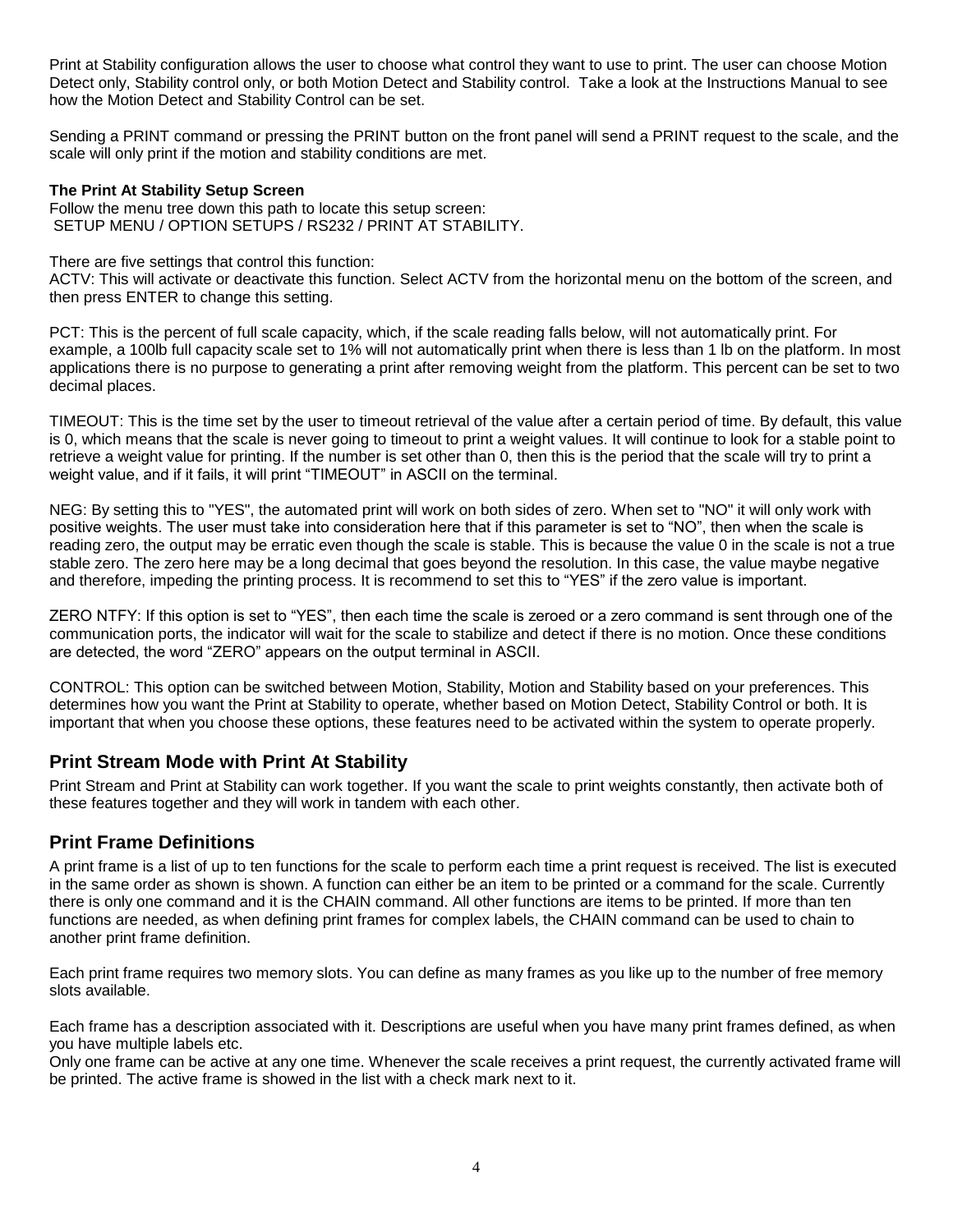#### **Defining and Editing Print Frames**

Go to the menu SETUP MENU/OPTION SETUPS/RS232/PRINT FRAMES.

To activate, edit or delete a frame, use the arrow keys to line up on the desired frame and ACTV, EDIT or DEL on the lower menu and then press ENTER.

To define a new frame, use the arrow keys to select NEW on the lower menu and press ENTER. A new frame entry will be added to the list. Use the arrow keys to line up on it and on EDIT in the lower menu. Pressing ENTER will bring you to the frame editing screen. The screen will show "None defined" as there are no functions defined yet. For this example we will make a simple data frame that will print the weight, followed by CR and an LF. Line up on NEW on the lower menu and then press ENTER to add a function. The function NULL will be added to the list. We want to change this to the WEIGHT function. Press the right arrow key to line up on FNC+ on the lower menu. Press ENTER twice to select the WEIGHT function. To add a CR to this function, use the right arrow key to line up on CR on the lower menu and then press ENTER. You will then see a check mark under the column "C". To turn on the LF, press the right arrow once more to line up on LF and then press ENTER. This completes the definition.

If you wish to change the description of this new frame, use the arrow keys to line up on DESC on the lower menu and then press ENTER. Its current description will be loaded into the text-editing screen. Change it as desired and then press MENU to return to the frame editing screen. To use this new frame press MENU to back out to the frame list. Use the arrow keys to line up on the new frame and also ACTV on the lower menu. Press ENTER and a check mark will show on the new frame showing that it is activated.

The lower menu items on the frame editing screens are outlined below.

- DESC Allows you to change the description of this frame.
- NEW Adds a new default function (NULL) to the function list.
- INS Will insert a new function (NULL) before the currently selected function line.
- DEL Will delete the currently selected function line.

FNC+/- Will change the function of the current line. Available functions and their explanations are outlined below.

SRC On many of the functions you need to specify the source of the data. For example the WEIGHT function must know what platform (on multiple platform scales) the reading should come from. SRC will step through all available platforms. For a TEXDEF function, it will step through all the available text definitions. For a CHAIN function it will show a list of other frames that you can chain to. For ASCII you can enter the decimal value of the ASCII code. For ChFont, using SRC will enable you to step through all available choices.

CR Will include a carriage return at the end of the current function.

LF Will include a line feed at the end of the current function.

SP Allows you to print space(s) at the end of the current function. When activated a "?" will show up in the function list on the current line and allow you to enter a number. The number of spaces must be between 0 and 15.

<span id="page-4-0"></span>TEST This will allow you to quickly test the print frame without having to return to the scale's normal operating mode.

#### **Print Frame Functions**

You can add up to ten functions to each frame. The functions are executed in the order they are defined in the list. You can add a CR (carriage return), LF (line feed) or trailing spaces to most functions. This is useful when designing labels. If a CHAIN function is encountered, the scale will ignore any further functions in the current frame and immediately chain to the next frame.

#### **Function List**

| <b>NULL</b><br>WEIGHT   | Does nothing, but allows CR, LF and spaces to be printed.<br>Prints a six digit weight value. It will be net or gross depending on mode. Use SRC to select the platform. |
|-------------------------|--------------------------------------------------------------------------------------------------------------------------------------------------------------------------|
| <b>NETWGT</b>           | Prints a six digit weight reading corrected for tare. Use SRC to select the platform.                                                                                    |
| GRSWGT                  | Prints a six digit weight value ignoring any active tare weight. Use SRC to select the platform.                                                                         |
| <b>NGTEXT</b>           | Prints "NET" or "GROSS" depending on mode. This is meant to be used with the weight function. Use SRC                                                                    |
| to select the platform. |                                                                                                                                                                          |
| <b>PLATTOT</b>          | Prints a gross total reading of all active platforms.                                                                                                                    |
| <b>COUNT</b>            | Prints the current piece count. Use SRC to select the platform.                                                                                                          |
| <b>ACCUM</b>            | Prints the value in the parts counting accumulate register. Use SRC to select the platform.                                                                              |
| <b>CNTACC</b>           | Prints a total of the current piece count plus the part count in the accumulate register. Use SRC to select the                                                          |
| platform.               |                                                                                                                                                                          |
| TIME <sub>12</sub>      | Prints the current time in 12 hour format (when the time and date option is installed)                                                                                   |
| TIME24                  | Prints the current time in 24 hour format (when the time and date option is installed)                                                                                   |
| DAY                     | Prints out the current day of the week. (when the time and date option is installed)                                                                                     |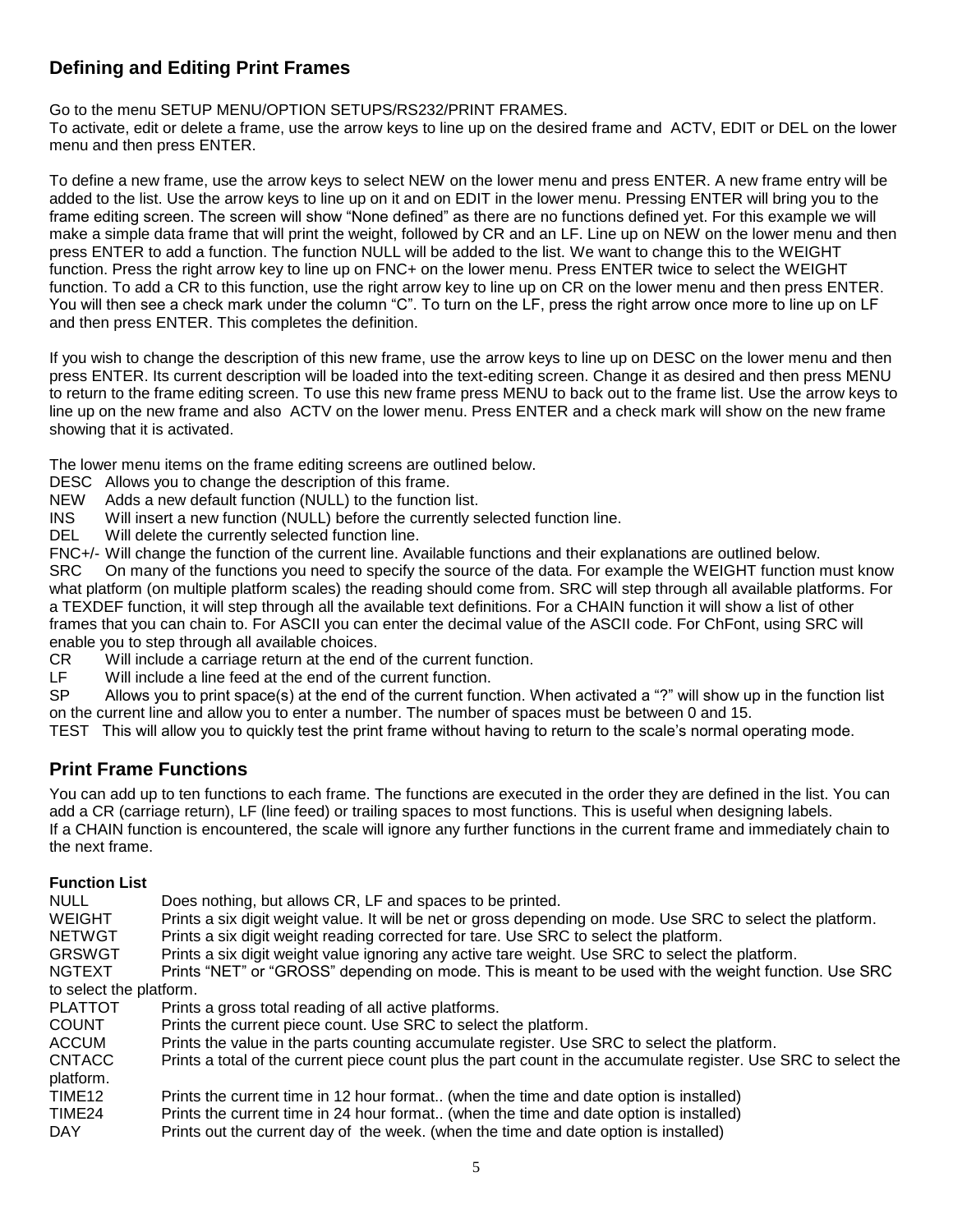DATE Prints the current date in the format mm/dd/yyyy. (when the time and date option is installed) SCADES Prints the 14 character scale description as entered in the system menu. SCAID# Prints the scale ID number as entered in the system menu. WEIGH# Prints the auto-incrementing weigh number who's starting value was entered in the system menu. This number will increment each time a frame is printed. TEXDEF Prints a 14 character text string that was entered as a text definition. Use SRC to select the text definition. UNITXT Prints a 3 character indication of the currently selected units conversion (lb, kg, oz etc). TARDES Prints the 14 character description of the current active tare weight. SMPDES Prints the 14 character description of the current active sample weight (parts counting). ASCII Will send a single ASCII character to the port. Among other things this is useful to send ESC sequences to the printer to change fonts etc. Use SRC to enter the ASCII code. CHFONT Change Font. Works only with EPSON compatible printers. Use SRC to select the font.. See explanation below. CHPNT Change Point size. Use SRC to toggle through the choices 16,20,24,30,36,40,42,48,52,56,60,64 CHAIN Will end the current frame and initiate another. Use SRC to select the next frame. Avoid chaining to the same frame, as this will cause endless looping.

#### <span id="page-5-0"></span>**Print Frame Design Examples**

The first example is a simple print frame that will print the weight followed by a carriage return and a line feed.

| <b>FUNCTN</b> | <b>SOURCE</b> | CLSP |
|---------------|---------------|------|
| Weight        | Plat#001      | 44 O |

The next example shows a more complex definition. Here we will design a five line label.

Line 1and line 2 will be blank (used for spacing the label vertically).

Line 3 will show the time in 12hr format, followed by 1 space,

Line 4 shows day of the week with 1 trailing space.

Line 5 shows the date followed by a carriage return and a line feed.

Line 6 will show the scale's text description (as programmed through the system menu) followed by 3 spaces.

Line 7 shows the weight followed by a carriage return and a line feed.

Line #8 will be blank (again used for spacing the label vertically).

| <b>FUNCTN</b> | <b>SOURCE</b> | <b>CLSP</b> | Comments                                             |
|---------------|---------------|-------------|------------------------------------------------------|
| Null          |               | 44 0        | Two blank lines. Note the check marks on C and L.    |
| <b>Null</b>   |               | 44 0        |                                                      |
| Time12        |               |             | Line #3, the time and 1 space                        |
| Day           |               |             | Day of week and one space                            |
| Date          |               | 44 0        | Date followed by a CR and LF                         |
| <b>SCADES</b> |               | 3           | Line #4, The scales description followed by 3 spaces |
| Weight        | Plat#001      | 44 0        | The weight followed by a CR and LF                   |
| Null          |               | 44 0        | Two blank lines. Note the check marks on C and L.    |

The label would look like:

 **11:31:43 Tue 12/03/1999 ScaleDescr +123.456** 

Remember that there are only 10 functions allowed per print frame, and we used nearly all of them in this example. If you needed more you could define a second print frame and use a CHAIN function at the end of first frame to chain to the second frame.

#### <span id="page-5-1"></span>**Text Definitions**

Sometimes it is desirable to include text when printing a label. Each text definition allows you to define a 14 character text string. To access text definitions, go to the menu SETUP MENU/OPTION

SETUPS/RS232/TEXT DEFINITIONS. A list of current text definitions is shown and you can NEW, EDT or DEL them in the usual way. ACTV is not used here.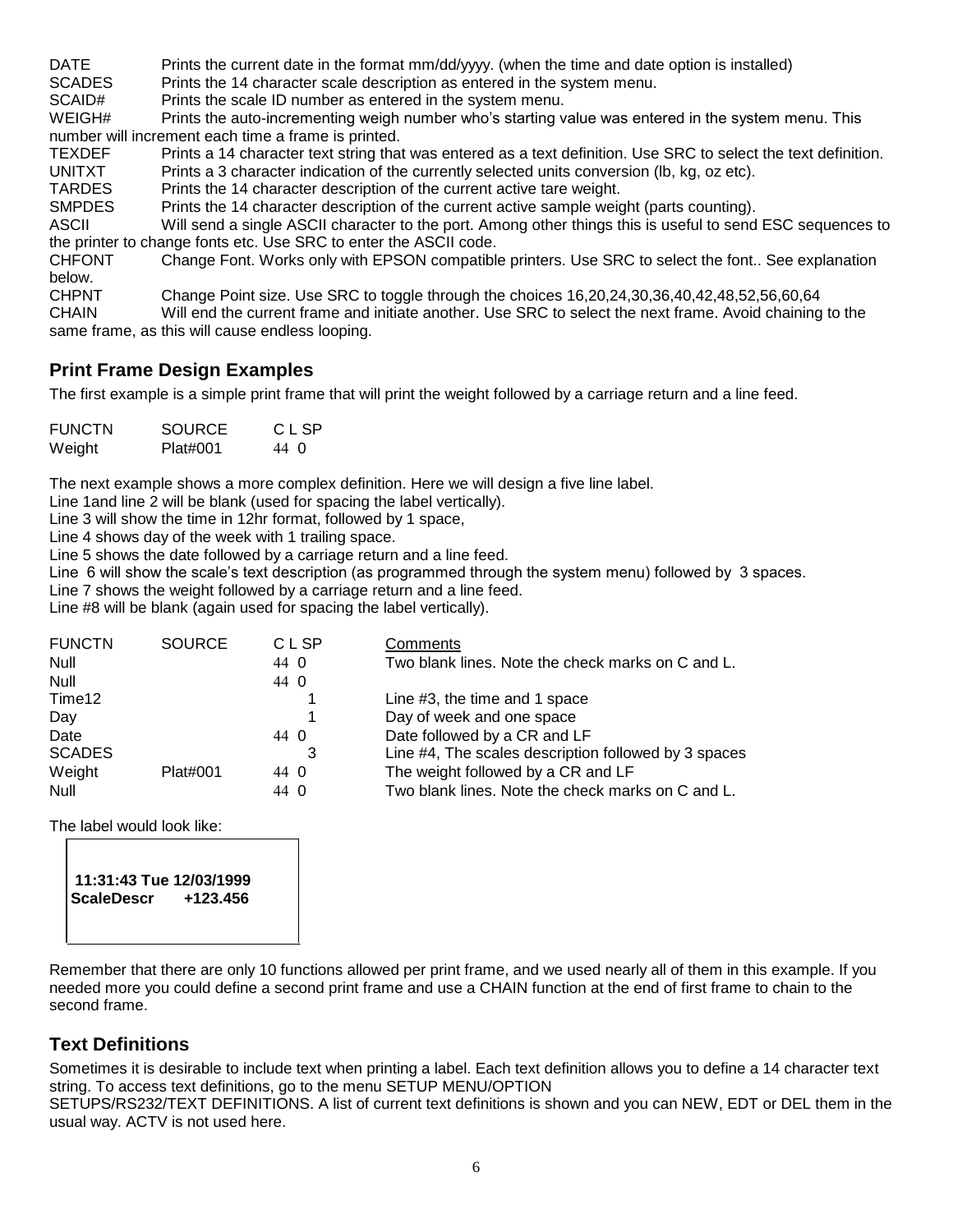#### <span id="page-6-0"></span>**Changing Printer Fonts**

If you have an EPSON compatible printer, you can use the ChFont print frame function to change to one of four fonts, turn double wide on/off, double height on/off, italics on/of, letter quality/draft, bold on/off and printer reset. Not all point sizes or other functions are available on all fonts. Also, not all fonts are available on all printers. Please consult your printer's instruction manual for details. The ChPnt print frame function allows you to scale the font size up and down.

The scale will send the appropriate "Escape Codes" to the printer to perform these functions. ChFont and ChPnt are only meant to be a short-cuts to reduce the frame size. You could also perform font/point switching and many other printer functions by using the ASCII function.

The following is a summary of the escape codes sent to the printer by the various sub-functions of ChFont;

| Bold On         | ESC E                   | $<$ 27 69 $>$    | Bold printing ON                           |
|-----------------|-------------------------|------------------|--------------------------------------------|
| <b>Bold Off</b> | ESC F                   | $<$ 27 70 $>$    | Bold printing OFF                          |
| Ital On         | ESC <sub>4</sub>        | $<$ 27 52 $>$    | Italics ON                                 |
| Ital Off        | ESC <sub>5</sub>        | 2753             | <b>Italics OFF</b>                         |
| Draft           | $ESC \times 1$          | $<$ 27 120 1>    | Select draft quality print                 |
| Let Qual        | $\textsf{ESC} \times 0$ | $<$ 27 120 0 $>$ | Select letter quality print                |
| Roman           | ESC k 0                 | $<$ 27 107 0 $>$ | Select Roman font                          |
| Sans Ser        | ESC k 1                 | $<$ 27 107 1 $>$ | Select Sans Serif font                     |
| Courier         | ESC k 2                 | $<$ 27 107 2 $>$ | Select Courier font                        |
| Prestige        | ESC k 3                 | $<$ 27 107 3 $>$ | Select Prestige font                       |
| Script          | ESC k 4                 | $<$ 27 107 4 $>$ | Select Script font                         |
| Reset           | ESC @                   | $<$ 27 64 $>$    | Initialize printer                         |
| DblW On         | ESC W 1                 | $<$ 27 87 1 $>$  | Double width printing ON                   |
| DblW Off        | ESC W 0                 | $<$ 27 87 0 $>$  | Double width printing OFF                  |
| DblH On         | ESC w 1                 | $<$ 27 119 1 $>$ | Double height printing ON                  |
| DblH Off        | ESC w 0                 | $<$ 27 119 0 $>$ | Double height printing OFF                 |
| ChPnt           | ESC X 1 n 0             | 27881n0          | Select height in points. $n = #$ of points |

#### <span id="page-6-1"></span>**External Command Interface**

The external command interface allows the user to control the scale and manipulate memory data through the RS232 interface. There are three basic command types, these are:

The \* Command (Keyboard Emulation). This allows you to simulate key presses remotely.

The ! Command (Remote Entry). Allows you to add, edit and delete memory contents like tares and parts counting samples. The @ Command (Interactive Command). Allows you to operate the scale interactively whereby you send commands to the scale and the scale responds with text messages guiding you through various operations.

It should be noted that the command list described below is the **proposed list of commands**. As our scale continues to develop, commands are added as each firmware revision comes out. The revision in which the command was added is shown just to the right of the command in parenthesis. If (X) is indicated it means that the command has not been implemented yet and is slated for future release. To check the revision number of your scale, watch the Arlyn Logo splashscreen when you first turn on your scale. Firmware upgrades can be purchased and installed in your indicator. . Some commands can be implemented based on customer request. If it is imperative for the customer to have a certain command type, contact our service department for more information and to get quote for the functionality to be implemented.

#### **Print Request Response Time**

When the scale receives a print request (\*P) there is a small time delay while the scale computes and formats its output frame. For any frame function that outputs weight or parts count the response time is typically 100 milliseconds  $(1/10<sup>th</sup>)$ second). For almost all other frame functions the response is almost immediate.

#### **External Command Limitations**

It is important that when sending repeated print requests (\*P) to the scale that you wait for the scale to completely transmit its print frame, and then wait a small amount of time before sending the next request. If the scale receives a print request while it is still transmitting, the scale could actually lock up requiring a power off reset. Also, it is advisable to wait a small amount of time after the output frame is complete to give the scale a chance to do its own "housekeeping chores". To immediately send another print request directly after a transmission could bog down the scale's displayed update rate and keyboard response.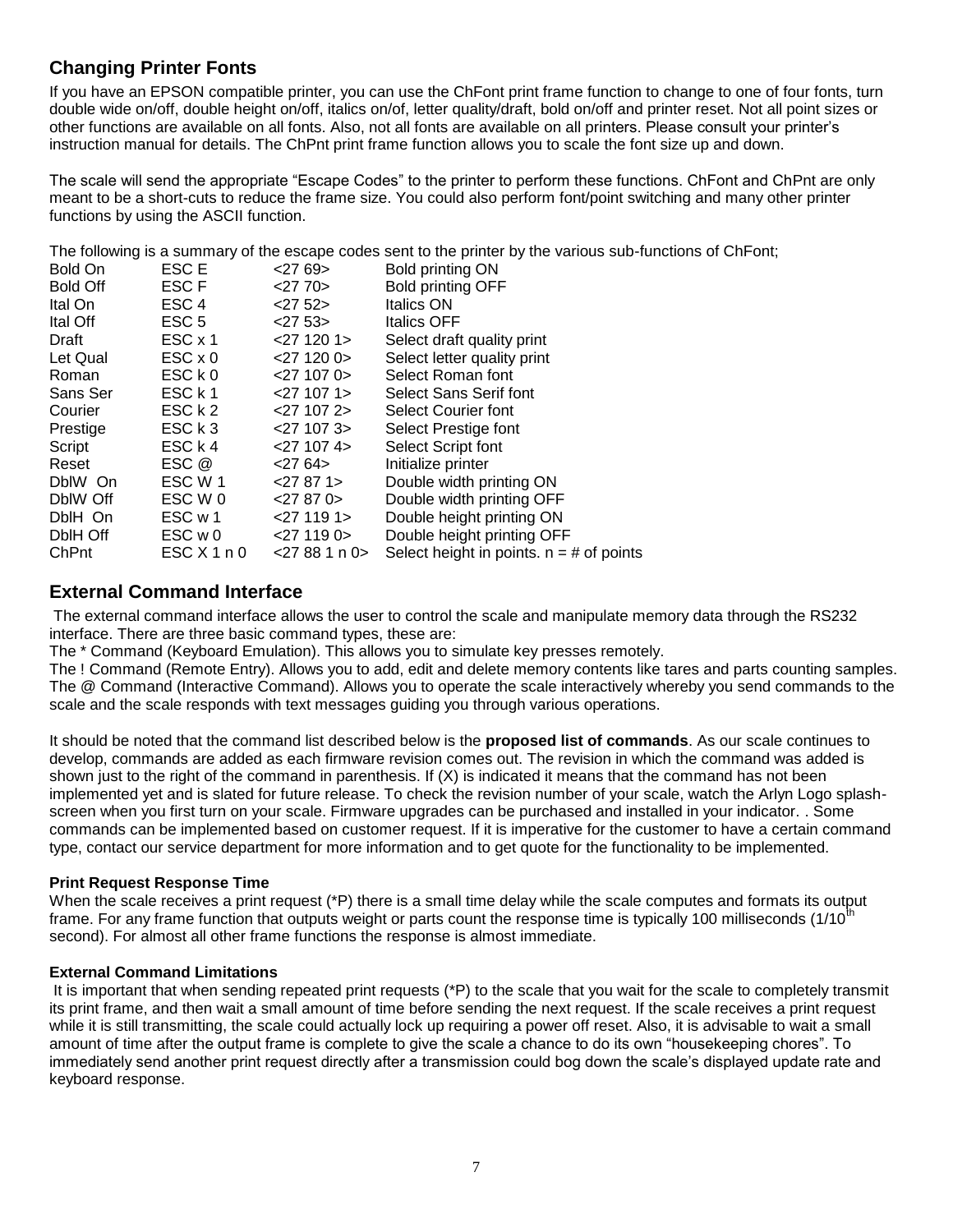#### **Command String Parameters**

All command strings sent to the scale require a carriage return (hereafter called CR) to be sent at the end of the command string. A CR is ASCII code 13.

Keyboard emulation commands (\* commands) do not require a CR and the key press will be initiated right after the command is received.

Many of the command strings require parameters. These are described below.

**<descr>** Any command that changes the contents of a memory slot will require a fourteen character description. This description should exactly match the description of the item in question. The description must be 14 characters in length and spaces should be used for any unused characters just as they are used in the scale's setup menus. For example "Tare #001 " and "Plat #001 " are valid descriptions. Descriptions are case sensitive so format your output appropriately. If the scale can not find the description in memory, the message "Error 2: Description not found. Aborting." Will be sent followed by a CR. The operation is then aborted.

**<value>** Some commands require numeric input. All numbers should be 9 characters in length with a decimal point at character five. Valid values, for example, are 0123.4500 and 0001.0000. Use leading zeros as necessary to keep the spacing correct.

If the scale receives a number in an incorrect format it will send the message "Error 3: Illegal numeric format. Aborting." Followed by a CR. The operation is then aborted.

**Command Abort** Any command can be aborted at any time by sending a caret (^) character which is ASCII code 94. The scale will respond by sending the text "Command aborted" followed by a CR (ASCII code 13).

**Illegal Command** If any text is received by the scale that isn't in a correct command format , the scale will respond with "Error 1: Illegal command." followed by a CR. The command is then aborted.

#### <span id="page-7-0"></span>**The [\*] Command: Used for Keyboard Emulation**

A number of external commands can be sent to the scale to simulate keyboard presses. These commands are listed below. Each command must be prefixed with a \* character and no CR is required.

\*P or \*1 - Print Key (5.000) \*C or \*3 - Units Key (5.000) \*Z or \*0 - Zero Key (5.000) \*N or \*9 - Net/Gross Key (5.000) \*T or \*7 - Tare Key (5.000) \*U or \*8 - Up Arrow Key (5.008) \*D or \*2 - Down Arrow Key (5.008) \*L or \*4 - Left Arrow Key (5.008) \*R or \*6 - Right Arrow Key (5.008) \*. – Decimal Point (5.008) \*O - On/Off Key, will take the scale in and out of Ready Mode (5.008) \*M or \*5 - Menu/Back Key (5.008) \*E - Enter Key (5.008) Care must be taken when sending key commands via RS232 as some keys will perform different functions depending on the scale's operating mode.

#### <span id="page-7-1"></span>**The [!] Command: Remote Entry Commands [N/A: For Future Expansion]**

| Tares          |                                                                                                  |
|----------------|--------------------------------------------------------------------------------------------------|
| NEW(X)         | $IN <$ descr> $<$ value> $<$ CR>                                                                 |
| $E$ DIT $(X)$  | $\text{ITE}$ <descr> <new descr=""> <value> &lt;<math>\text{CR}</math>&gt;</value></new></descr> |
| DELETE (X)     | $!$ TD <descr> <cr>!</cr></descr>                                                                |
| ACTIVATE (X)   | $ITA <$ descr> $<$ CR>                                                                           |
| CLEAR (X)      | !TC simply clears the active tare.                                                               |
| ACQUIRE (X)    | !TQ <descr> adds new tare and becomes interactive for acq</descr>                                |
| <b>Samples</b> |                                                                                                  |
| NENI/V         | $\mathsf{ICN}\xspace$ decay subject $\mathsf{CD}\xspace$                                         |

| $ISN <$ descr> $<$ value> $<$ CR>                                  |
|--------------------------------------------------------------------|
| SE <descr> <new descr=""> <value> <cr>!</cr></value></new></descr> |
| $!SD <$ descr> $<$ CR>                                             |
| $ SA \rangle$ <descr> <cr< td=""></cr<></descr>                    |
|                                                                    |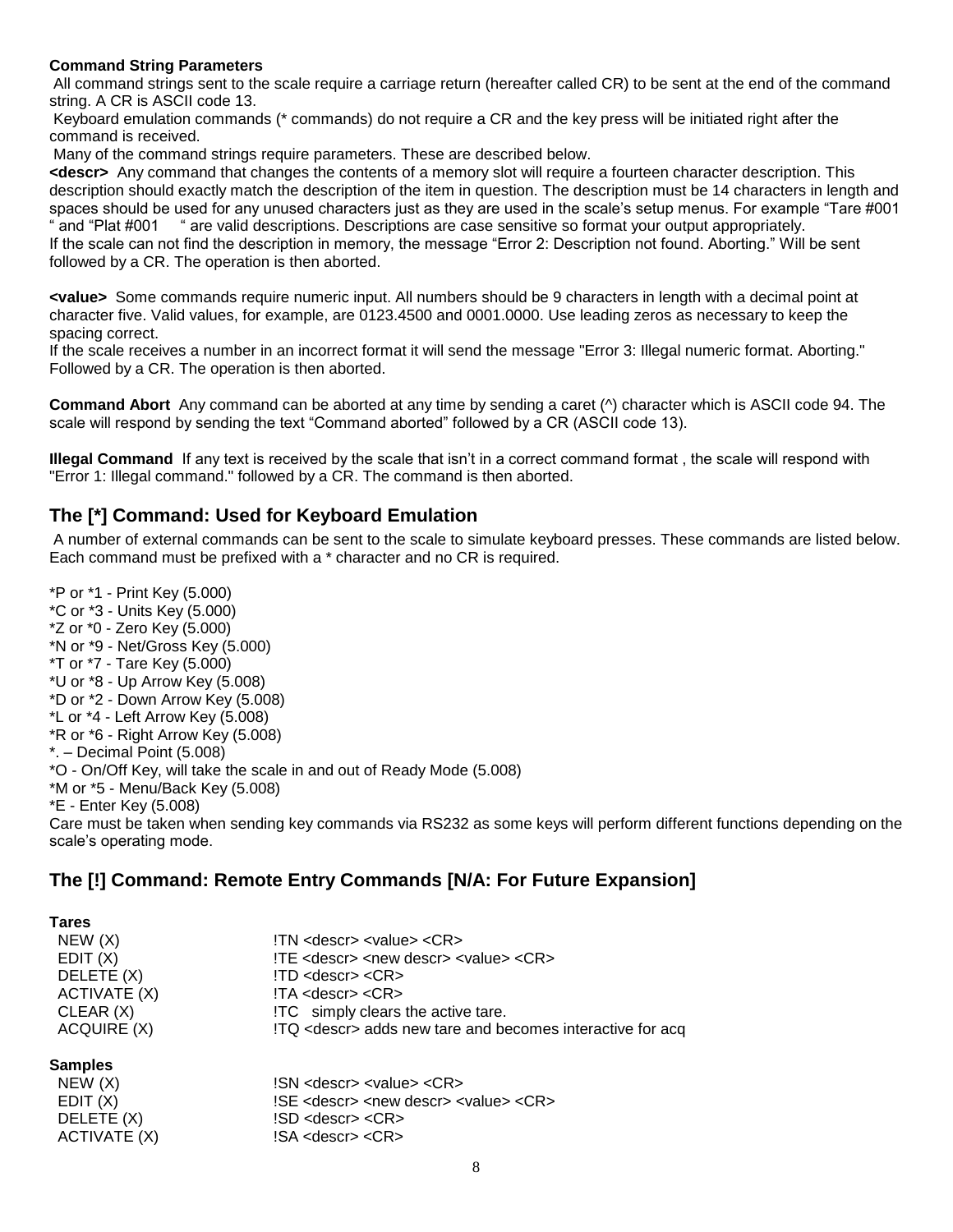$CLEAR(X)$   $ISC < CR>$  simply clears the active sample. ACQUIRE (X) !SQ <descr> <sample size> <CR> adds new sample and becomes interactive for acq

#### **Print Frames**

 NEW (5.021) !FN <descr> <CR> !FL<14 chr src descr> <1 chr line n# 0-9> <2 chr function code> <2 chr arg1> <3 chr arg2> <CR y/n> <LF y/n> <2chr # spaces> <CR> DELETE (5.021) !FD <descr> <CR> ACTIVATE (X) !FA <descr> <CR>

#### **Text Definitions**

NEW (5.021) !XN <descr> <CR>

#### <span id="page-8-0"></span>**The [@] Command: Interactive Commands [N/A: For Future Expansion]**

#### **Remote Span Calibration** (5.010)

Your scale can be span calibrated remotely using this function. The command format is

@CS <descr> <calibration weight value> <CR>

To do this procedure you will need a calibrated weight of a known value. For this example we will calibrate the scale's primary platform whose description is "Plat #001" with a 10 lb weight, the procedure is described below.

You send "@CSPlat #001 0010.0000<CR>" Scale responds "Remove all weight from the platform and then send a CR."<CR> You remove the weight from the platform and send a CR. Scale responds "Place the calibrated weight on the platform and then send a CR."<CR> You place the calibrated weight in the center of the platform and then send a CR. Scale responds "Remove all weight from the platform and then send a CR."<CR> You remove the weight from the platform and then send a CR. Scale responds "Operation Complete."<CR>

The scale will then remote calibrate itself and return to the weighing mode. You may have to press the ZERO key (or remote zero key) to get the scale to indicate properly.

#### **Future Interactive Commands**

TARE-READ VALUE (X)  $@TV$  <descr> <CR> (sends <value> <CR> or NOT FOUND <CR>) TARE-READ ALL (X) @TA <CR> (sends for each <descr> <value> <CR>. Sends END <CR> and end of list) SAMPLE-READ VALUE (X) @SV <descr> <CR> (sends <value> <CR> or NOT FOUND <CR>) SAMPLE-READ ALL (X) @SA <CR> (sends each <descr> <value> <CR>. Sends END <CR> and end of list)

#### <span id="page-8-1"></span>**Tips on Interfacing RS232**

RS232 transmission and reception takes place over a three wire cable, one for transmitted data, one for received data and one for ground. When wiring these lines to a standard RS232 25 pin D connector, the transmitted data line should be tied to pin 3, received data to pin 2 and ground to pin 7. **For 9 pin connectors, the transmitted data line should be tied to pin 2, received data to pin 3 and ground to pin 5**. In some situations, computers and other equipment require handshaking lines to work properly. Many times this can be shut off to work with a three wire system. If not, you can wire the connector to "trick" the computer etc. to work properly. This involves shorting the RS232 RTS and CTS line together and shorting the DTR and DSR lines together. For 25 pin connectors short pins 4 and 5 for RTS/CTS and pins 6 and 20 for DTR/DSR. For 9 pin connectors short pins 4 and 6 for RTS/CTS and pins 7 and 8 for DTR/DSR.

Shown below is a simple program written in BASIC that will open a com port at 1200 baud and then drop into a never ending loop that will input frames of information and print them on the computer's screen. 10 REM A simple example of a scale to com port interface 20 OPEN "COM1:1200,N,8,1,CS,DS" AS #1 50 REM Never ending loop 52 REM Send a print request to the scale 55 PRINT #1,"\*P" 59 REM Input scale's transmitted frame 60 INPUT #1,FRAME\$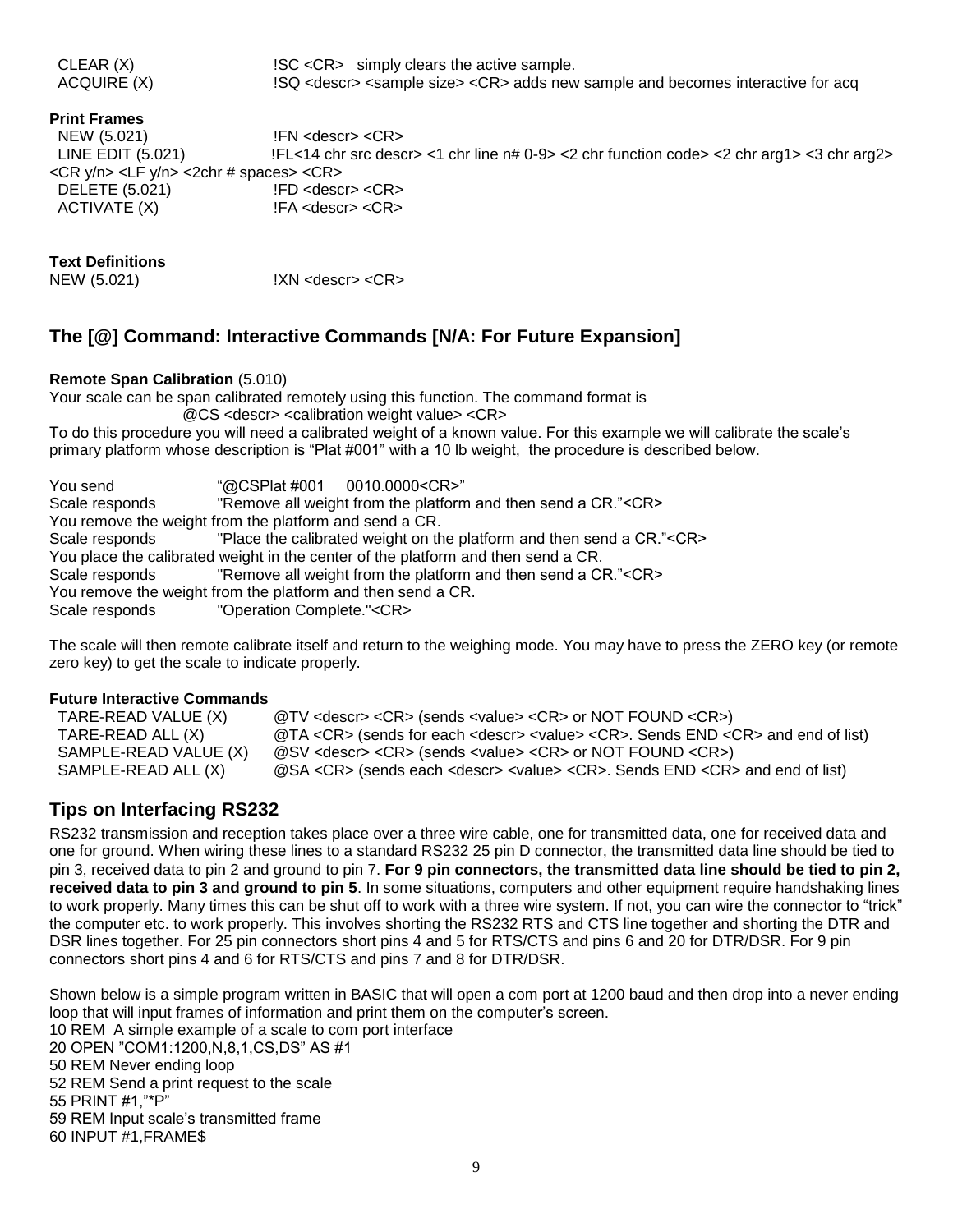69 REM display the results on the computer screen 70 PRINT FRAME\$ 75 REM Small time delay (at least 100ms, see External Command Limitations above) 80 FOR X=1 TO 20000 85 NEXT X 90 GOTO 50

## <span id="page-9-0"></span>**Time and Date**

When your scale is equipped with the time and date option you can get time and date and day of week readouts on the screen or use them in RS232 output frames. The time can be printed in either 12 or 24 hour format. Consult the section on Print Frame Functions for details. The screens for setting the date and time can be found under the menu SETUP MENU/OPTION SETUPS.

# <span id="page-9-1"></span>**Analog Output**

<span id="page-9-2"></span>This option is a fully configurable analog output port that can be configured for current loop outputs. The factory has preset the output to 4-20 mA. This range is configurable and it is explained in the second paragraph of this section. The output follows the display and its gain is based on the platform's programmed overload point. For example, in the case of a 100lb scale whose output is configured as 4-20mA,  $0$ lb =  $4$ mA,  $25$ lb =  $8$ mA,  $50$ lb =  $12$ mA and so on.

The starting and ending currents can be configured by the user. For example the output's starting and ending points can be set 4mA to 20mA. Further, there is an option allowing negative displayed numbers to be output for cases where a reading below zero needs to be monitored. As an example, a 100lb scale is setup with its starting current at 10mA and ending current at 20mA, giving the output of  $-100$ lb= 0mA,  $-50$ lb =  $5$ mA, 0lb =  $10$ mA, 50lb =  $15$ mA and  $100$ lb =  $20$ mA.

The Analog Output can also be configured to output voltage. The output can be configured for a voltage range between 0- 5VDC. This configuration can be requested to be done at the time of processing the order. However, this can also be done by the customer. Simply connect a 250 ohm ¼ watt resistor between the output terminals. Set the starting and ending currents to be 0mA and 20mA. Using Ohm's law (V = 1 x R), you will get from 0VDC (0mA x 250 ohm = 0V) to 5VDC (20mA  $x$  250 ohm = 5V). Just put a voltmeter across the terminals to get these values.

Using any value of the resistor, the scale can be configured to output a customized range of voltages based on customer requirements. However, the voltage cannot exceed 6VDC. The current output component cannot support a voltage drop larger than this value.

#### **Analog Setup Menu**

The analog setup menu can be found under menu SETUP MENU/OPTION SETUPS/ANALOG OUTPUT. Programmable parameters are as follows:

<span id="page-9-3"></span>ACTV - Will activate or deactivate the option.

START - The starting current that will correspond to zero on the display.

END - The ending current that will correspond to the full-scale weight on the display.

NEGRDG - Allows negative displayed readings to affect the analog output. If disabled, the output will stop at the programmed starting current when there is a negative number on the display. This should not be confused with a negative current on the output. The lowest possible current is zero.

#### **Special Note for Multiple Platform Scales**

The analog output module used in the scale is a single channel module. Only a single output from a single platform can be seen. For scales with multiple platform, the analog output will reflect accordingly with the multiple platform settings you have. For multiplatform scales, you can monitor the weight from each platform on the indicator screen by using the UP/DOWN arrow keys and SHIFT key. The analog output will only reflect the current platform seen on the indicator screen. For example, if the screen is showing weight for Platform 1, the analog output reading will be for Platform 1.

Indicators equipped with multiple platforms also have a special screen that shows the weights on all the connected platforms and the total from all of these platforms. In this screen, there is an arrow that indicates the actions that can be taken on the indicated platform. If the arrow is on Platform 1, then the analog output will reflect Platform 1. The same applies for platform 2. While in this screen, the analog output can also reflect the total sum of weights on all the platforms.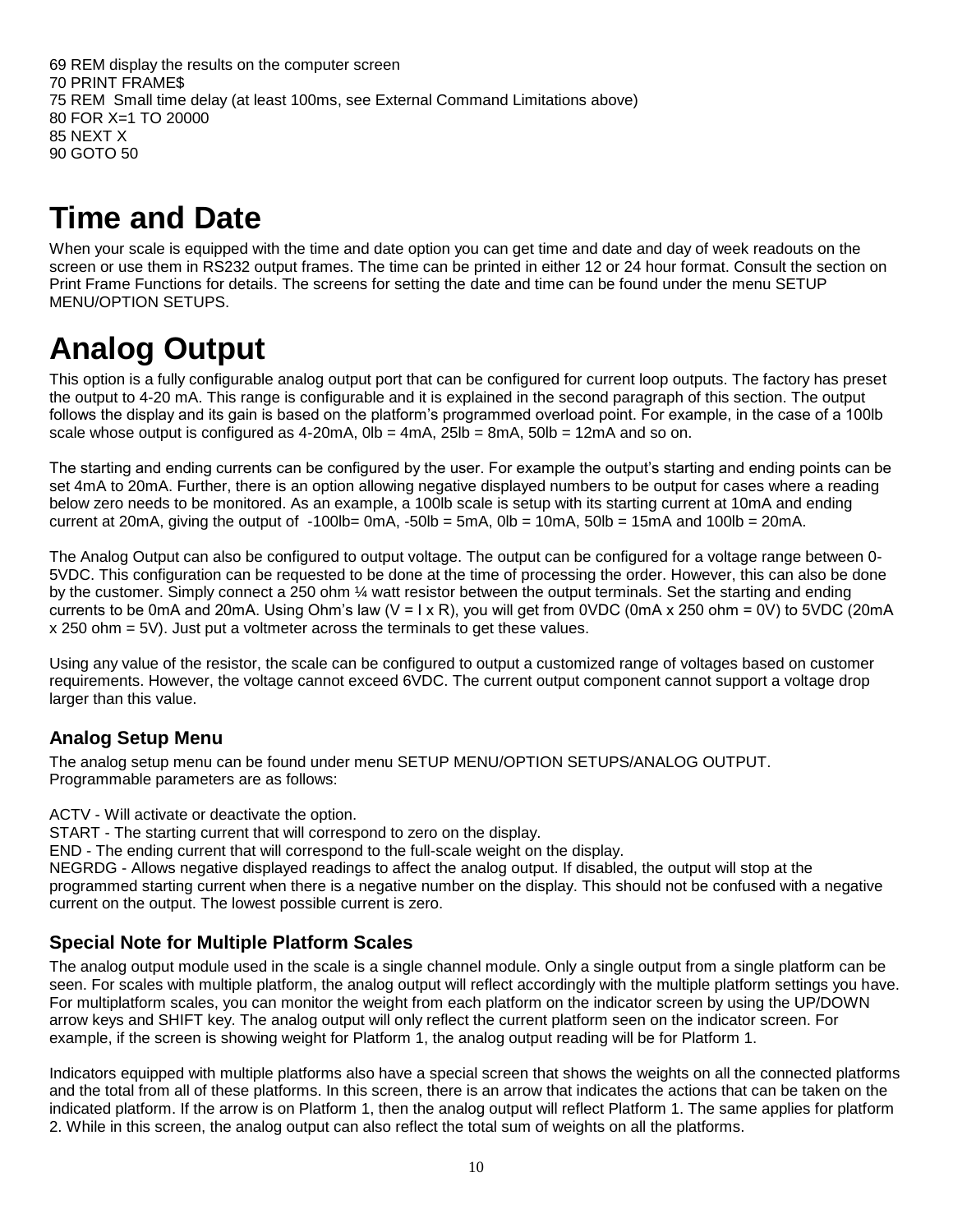To do this, press the SHIFT key and SIX key in sequence (not together). When this feature is activated, the analog output will only reflect the total. It won't reflect on any of the platforms. Press the SHIFT + 6 key sequence again to remove the analog output for total weight feature.

## <span id="page-10-0"></span>**Setpoint Controller**

The setpoint controller gives your scale the capability to output a signal to external equipment when certain conditions are met. This is particularly useful in filling operations, either to sound alarms or to control filling machinery.

Setpoint definitions can be created, edited and deleted. Each has a text description, controlling parameters and a multi-line formula associated with it. In operation, if the displayed weight satisfies the formula, you may direct any of the outputs to switch on or off. You can create as many setpoint definitions as you like within limits of free memory. Each setpoint uses four memory slots.

Setpoint definitions can be activated or deactivated, and up to four setpoint definitions can be activated at one time. When multiple setpoints are activated, each setpoint formula is evaluated in the order it was defined. If more than one setpoint shares the same output, then it is possible for one to overwrite the other.

With a little finesse in creating formulas, simple setpoints, filling control cycles, over and under check weighing, and many other functions are possible.

IMPORTANT NOTE: During Scale reboot, the scale will momentarily toggle all setpoints to check for malfunction. This might cause your valve systems to open (or close) during that initial moment. A fix is already being implemented (as of this writing) for this issue. All Software versions at 6.123b and below will have this feature. A workaround would be to add a manual switch that would be used to shut off your system if the scale is every rebooted.

#### <span id="page-10-1"></span>**Output Specifications and Notes**

The setpoint controller has eight separate outputs and is expandable to sixteen. Each output is an open collector that is capable of sourcing 4.5ma or sink 10ma of current. Care must be taken not to exceed these values. This is sufficient to drive LEDs or sound buzzers. If higher output currents are needed then external relays need to be installed. We normally provide 117VAC, 10Amp optically isolated relays and mechanical relays should be avoided. We also provide 60VDC DC relays. Optical relays have some important advantages over mechanical relays, the actuation current for optical relays is usually less than 10ma but mechanical relay coils require currents often exceeding the limit. Optical relays have no mechanical switches to wear out and more importantly they isolate the scale from the load, thus protecting it from voltage spikes. If excessive noise is coupled back to the scale it could lock up or damage its microprocessor or memory.

It should be noted that when you command an "OFF" CONDITION, the output will be grounded. In most open collector (switched ground) wiring schemes this will actuate the external light or relay. To help eliminate this confusion, each setpoint formula has a optional invert function to invert the output.

Even though the output is an open collector, it differs from the standard open collector output in that the output will assume a high condition (3.3VDC) when it is switched on without the need for an external pull up resistor, allowing direct connection into any TTL level input.

#### <span id="page-10-2"></span>**Creating Setpoints and Formulas**

To access setpoints, go to the menu SETUPMENU/OPTION SETUPS/SETPOINT CONTROLLER. There you will see a list of all available setpoints or "None Defined" if none exist. The creation, editing and deletion of setpoints are similar to the creation of tares and parts counting samples. To add a new setpoint definition, select NEW on the lower menu and press ENTER. A new setpoint definition will then be added to the list with a description of "SetPt #XXX". This new setpoint is deactivated and contains an empty formula list.

To edit this new setpoint, or any other one, use the UP and DOWN ARROW keys to line up on the desired setpoint, select EDIT on the lower menu and then press ENTER. The setpoint definition screen will be shown.

#### **The Setpoint Definition Screen**

The setpoint definition screen will show the description and controlling parameters for this setpoint definition. **INV=On/Off:** If it is on then all outputs related to this setpoint will be inverted. This is useful when using the open collector output for the reasons stated earlier in this section.

**CYCLE=On/Off:** The cycle option is used to create an operation cycle as described earlier in this section.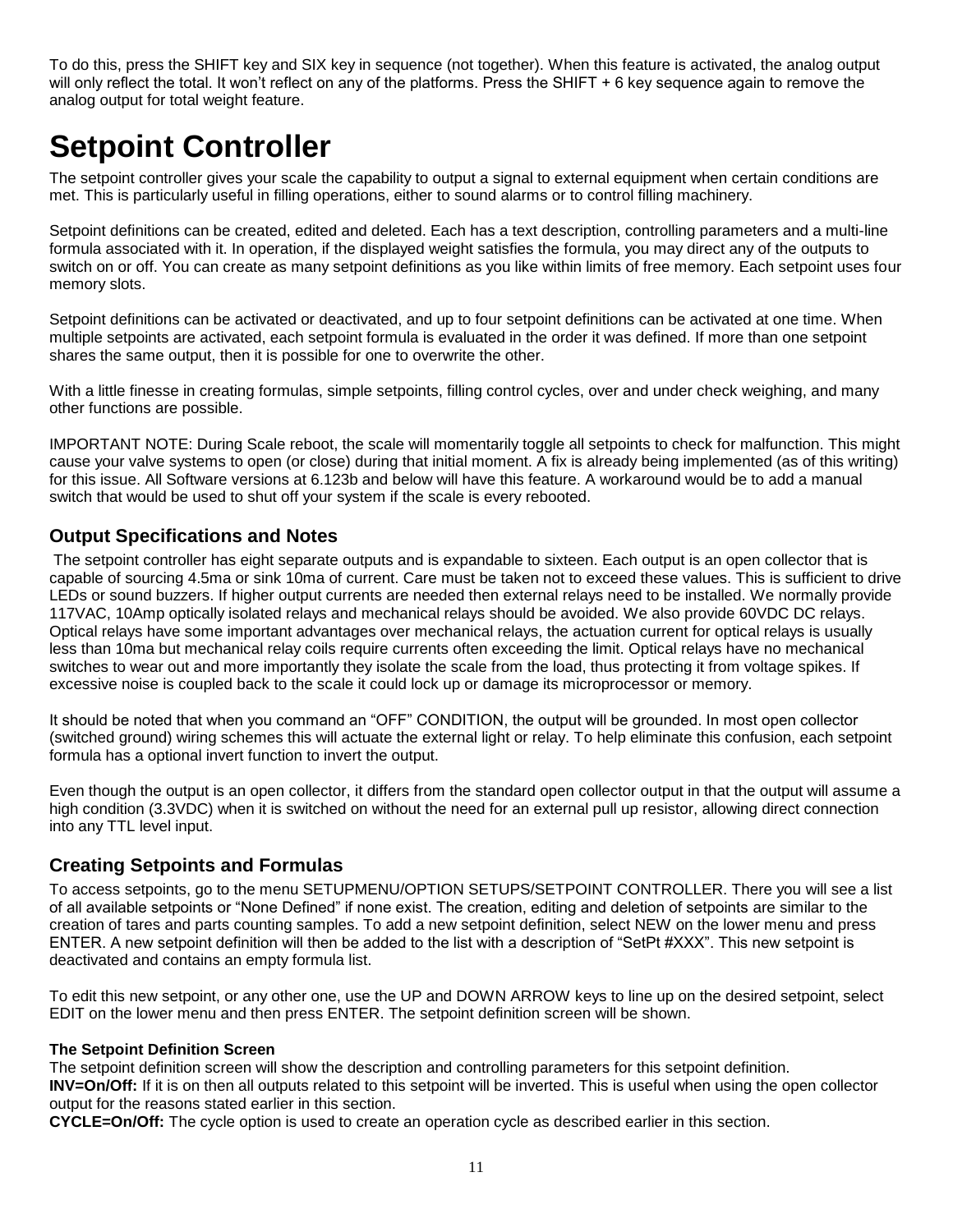**NEG=On/Off:** The Negative option is used to determine if the scale needs to evaluate negative weight values. If NEG = Off, then the setpoint controller will not evaluate negative weights, as in it will treat both negative and positive weights the same. Example, if the display shows -10 lbs or +10 lbs, the setpoint evaluator will evaluate these values as positive values. If NEG = On, then it will differentiate between the two values.

**PLAT=PL1:** This option only appears when the scale is equipped with Multiple platforms. The user can select if the setpoint conforms to a particular platform. If it is the case, then the setpoint will only evaluate weights corresponding to that platform. **PARTS=On/Off:** This option only appears when the scale is equipped with Parts Counting. The user is given a choice of whether the setpoint should respond to count value instead of weight value.

To change any of these options simply select the appropriate entry in the lower menu and press ENTER.

#### **Creating and Editing Formulas**

The formula is a list of up to nine lines that are evaluated and acted upon in the order they are entered. To access the formula list select EDIT in the lower menu and then press ENTER. All of the current formula lines will be displayed or "None Defined" if there aren't any. Using the NEW and INS in the lower menu to add or insert new lines.

Each line consists of four parts. These are CMD (command), EXP (expression), VALUE and OUT. CMD is an action to take. The only two commands currently available are ON and OFF. EXP is an expression and can be < (less than), <= (less than or equal to), > (greater than) and >= (greater than or equal to). Value is the setpoint weight value and OUT is the output channel (1-8) that the CMD command will work on.

For example, a simple formula to activate the output when a certain weight is exceeded is made up of two lines as shown below:

| CMD EXP |      | <b>VALUE</b> | <b>OUT</b> |                       |
|---------|------|--------------|------------|-----------------------|
| Off     |      | 5.0          |            | Start with light off  |
| . On    | $>=$ | 5 O          |            | On if 5 lb or greater |

This can be interpreted as:

Line 1: Output #1 is off if weight is less than 5.00 lb

Line 2: Output #1 is on if weight is greater than or equal to than 5.00 lb

You will notice that every output possibility must be dealt with when creating a formula.

The next example represents a much more complicated definition. The scale would have three lights connected to three outputs and operate in an UNDER / ACCEPT / OVER check weighing scenario.

There will be a red light connected to output #1 to indicate an "under" condition, a green light connected to output #2 for an "accept" condition and a yellow light connected to output #3 to show an "over" condition. We can program the red light to be on whenever the weight is less than 5lb, the green light to be on only between 5 and 5.2 lb and the yellow light to be on whenever the weight is above 5.2lb indicating an over condition. In practice, the user would start filling the container until the green light comes on.

It is less confusing to make a formula of this nature if you deal with the complete operation of one light at a time. We recommend laying the formula out on paper first and then enter it into the system. Here it is:

| <b>CMD</b> | EXP     | <b>VALUE</b> | ΟUΤ |                                        |
|------------|---------|--------------|-----|----------------------------------------|
| On         | ↘       | 0.00         | 1   | Deal with "under" (red) light first    |
| Off        | $>=$    | 5.00         |     |                                        |
| Off        | $\,<\,$ | 5.00         | 2   | Now the "accept" (green light), to be  |
| On         | $>=$    | 5.00         | 2   | on only between 5 and 5.2 lb           |
| Off        | ⋗       | 5.20         | 2   |                                        |
| Off        | $\leq$  | 5.20         | 3   | Now the "over" (yellow) light to be on |
| On         | ⋗       | 5.20         | 3   | anytime the weight is above 5.2        |

When this formula is executed, the scale evaluates each line in order. This calculation is done in memory only, and the outputs are not affected until the formula is complete. The entire formula is evaluated on each and every display update, which is programmable through the system menu.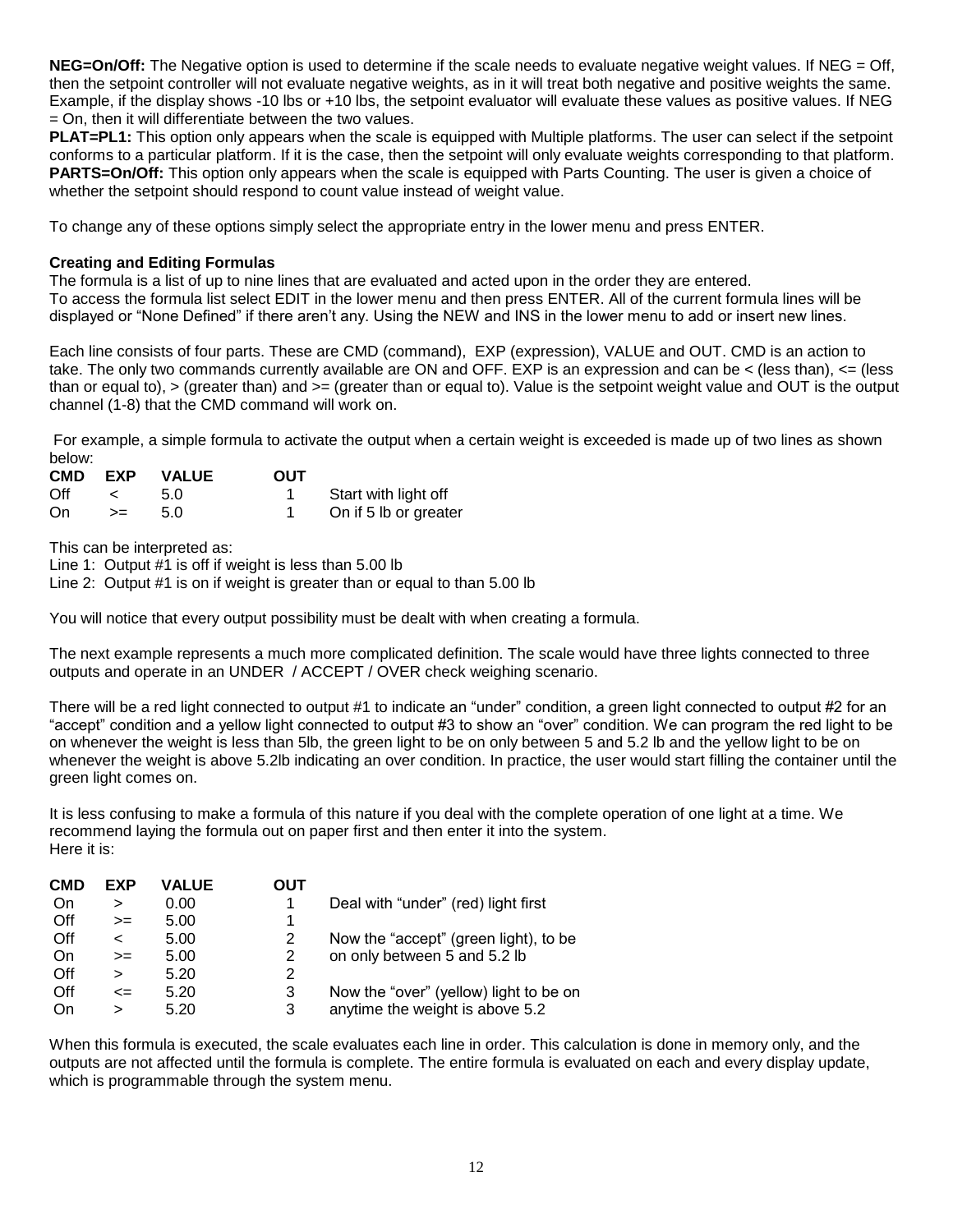You may wonder why it is necessary to have to use an Off condition at the beginning. This was done to increase flexibility as there may be many cases where the user wants the light to start in the on state, turn off during a certain weight range and on again when above that range. You have to specify every possible condition for the output when making formulas.

This last example will show an automated filling operation using the cycle option. The goal here would be to have output #1 connected to a filling valve and the cycle starting with this valve in the off condition. The user places a box on the scale below the filling apparatus, press the ZERO key to zero out the weight of the box, press the ENTER key to start filling and have the setpoint controller switch the filling valve off when 5lb is reached. The user then removes the box from the scale and the output will remain off until the next cycle is initiated by pressing the ENTER key.

Start in the setpoint definition screen by enabling the CYCLE option and setting the INIT option to off. Here is the formula:

|      | CMD EXP    | <b>VALUE</b> | <b>OUT</b> |                                                                                                |
|------|------------|--------------|------------|------------------------------------------------------------------------------------------------|
| . On | $\epsilon$ | 5.00         |            | Will actually go on as soon as the ENTER key is pressed.                                       |
| Off  | $>=$       | 5.00         |            | 1 Switch off at 5 lb and end cycle                                                             |
|      |            |              |            | That's all there is to it. The output will go off at 5 lb and remain off until the next cycle. |

#### **Notes on Cycling Setpoints**

The cycle function is used when it is desirable to "latch" the output to a specific state when a process is complete. Consider the following examples with and without the cycle option. In both cases the setpoint is set to fill a box to 5lb and then shut off.

Cycle Off: The output is on as the box fills and the scale monitors the process. At 5lb the output switches off. The user then removes the box from the scale. When he does that, the indicated weight falls below 5 lb, the filling valve switches back on dumping material all over the platform.

Cycle On: When 5lb is reached the output switches off, and remains off until the user initiates the cycle again by pressing the ENTER key.

There are two other points concerning process cycles:

- There may only be one cycling setpoint definition active at any given time. All other activated setpoint definitions will work normally along with it.
- To abort the cycle, press the ENTER key. The output will then obtain the same state it would have taken if the process had completed normally.
- When changing the command line operations within a Cycling Setpoint Definition, you must **REBOOT** the scale for the settings to take effect. This requirement is only for a Cycle mode setpoint. If you do not reboot, then the previous settings will continue to remain active.

#### <span id="page-12-0"></span>**Output Connector and Pin Diagram**

In most cases there will be a single cable with a 15 pin subminiature D type female connector added to the scale for interfacing to external equipment.

- 1 Setpoint #4 Output
- 2 Setpoint #5 Output
- 3 Setpoint #6 Output
- 4 Setpoint #7 Output
- 5 Setpoint #8 Output
- 6 Setpoint #3 Output
- 7 Setpoint #2 Output 8 Setpoint #1 Output
- 
- 9 Digital Ground (For Scales sold before 3/7) 10 +3.3 VDC
- 15 Digital Ground (For Scales sold after 3/7)

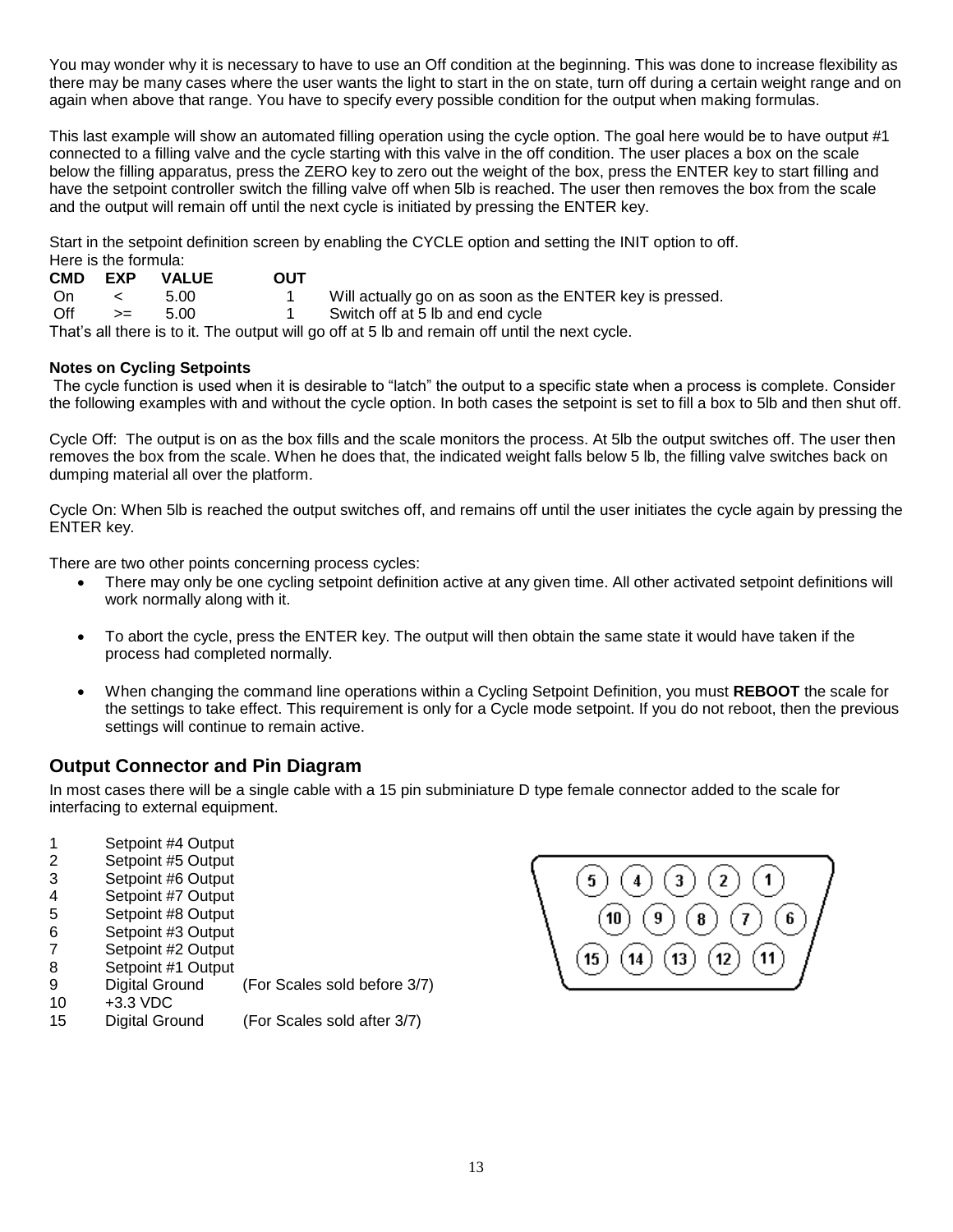# <span id="page-13-0"></span>**Weight Averaging**

The weight averaging option allows the scale to display an average weight taken from the platform over a specific time period. Readings are sampled from the platform forty times per second so a five second average would average 200 readings. Weight averaging can be setup to operate from a front panel key (the "8" key) or to operate on a continuous basis.

#### <span id="page-13-1"></span>**Push Button Operation**

Pressing the "8" key will start the average. While the average is being taken, the status bar on the bottom of the screen will display "Avg" and the graph bar will show the amount of time left. When the average is completed the result is locked on the display and the text "Loc" will be shown on the status bar. While the reading is locked the UNITS, NET/GROSS and other front panel keys will still operate as normal. To release the lock simply press the "8" key again. While the average is being taken it can be aborted at any time by pressing the "8" key.

#### **For Multiple Platforms**

*For Multiple platforms, if you have selected the Multiple Platform screen, then press the "6" button to perform weight averaging.*

#### <span id="page-13-2"></span>**Continuous Operation**

When configured for continuous operation, constant averages at the selected time interval will be taken and locked on the display. The text "Avg" will be shown on the status bar and the time progress shown on the graph line. The average key (the "8" key) is used to start and stop this process.

#### <span id="page-13-3"></span>**Configuring the Weight Average Option**

The configuration parameters for the weight average option can be found in the menu SETUPMENU/OPTION SETUPS/WEIGHT AVERAGING. There are three settable options here.

ACTV Activates or deactivates weight averaging

- TYPE Push button or continuous operation
- <span id="page-13-4"></span>TIME Average acquire time can be set from one to sixty three seconds

## **Multiple Platform Operation**

Your scale has the capability of running up to three input devices at any one time. Normally only one is used, a load cell, and the scale is programmed to have a single platform containing that load cell. The scale can be configured to run from multiple platforms there are only a few basic operational differences:

- 1. An extra display screen is added showing the readings from each individual platform as well as the total weight from all platforms.
- 2. When viewing individual platform screens, you can manually scroll through different platforms. Press SHIFT+UP in sequence or SHIFT+DOWN in sequence to scroll through the platforms. On the primary weight screens the active platform number is indicated on the bottom of the screen just to the right of the status bar (PL1, PL2 etc).
- 3. On the extra platform you can just use UP key or DOWN key without the need to press SHIFT key. For example, to zero platform 2 use the DOWN ARROW to get the indicator on the right side of the screen to point at platform 2 and then press the ZERO key.
- 4. An extra menu is inserted in the menu SETUP MENU/PLATFORM SETUPS. This is a menu that shows the description of each platform and allows you select one for editing.
- 5. When taking or activating tares, parts counting samples, taking a quick sample or pressing the TARE, UNITS, NET/GROSS or ZERO key, the operation will be performed only on the currently selected platform.
- 6. An auto-scroll feature is available in the Platform Setup screen. This feature allows the indicator to scroll through individual weight screens at specified time intervals. To setup auto-scroll, go to SETUP MENU->PLATFORM SETUP. Choose any activated platform and press EDIT. Scroll down to MULTIPLATFORM SETTINGS. Press ENTER. The horizontal options and the screen text should be clear enough to set the correct settings. It is recommended that the scroll timer should be set no less than 5 seconds. Any number lesser than that can cause some instability in scale readings.
- 7. FOR DUAL PLATFORMS ONLY: To show the difference between the two platform scales, do the same steps as defined in step 6 above. In the MULTIPLATFORM SETTINGS, select Platform Total to be either "Sum" or "Difference".
- 8. If the multiple platform scale has options attached to it, such as RS232, Analog Output, Setpoints, etc. make sure to read the special notes for that section, if any, that might apply specifically for multiple platform operation.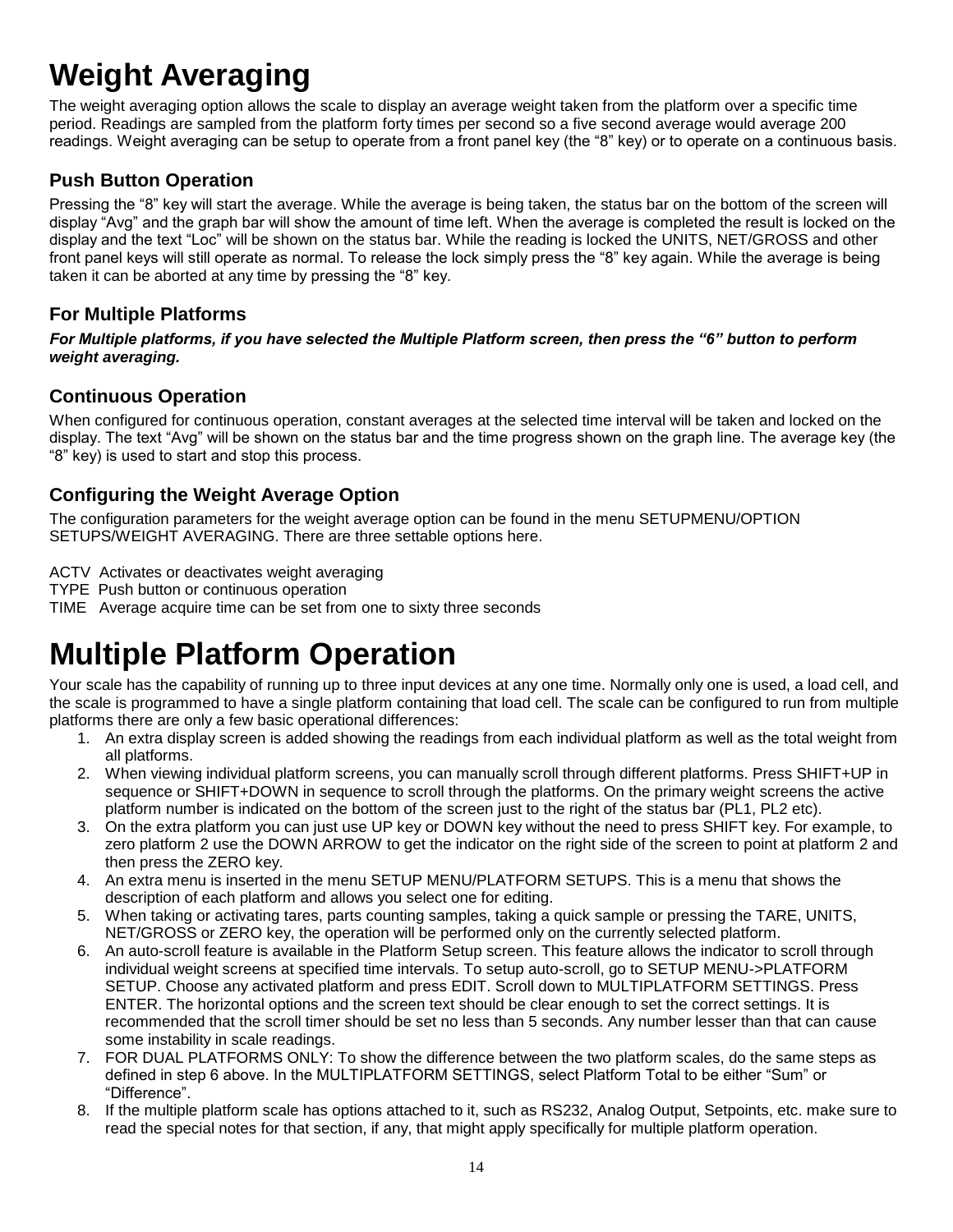# <span id="page-14-0"></span>**Battery Pack Operation**

See the addendum page 24 for quick operational instructions on this feature.

#### <span id="page-14-1"></span>**Description**

The Battery Pack Option will allow the scale to be operated in areas where no power is available. The battery pack itself is installed inside the indicator housing and is not user serviceable in any way. The only external differences are the addition of a Main Power toggle switch and power transformer connector located on the right side of the indicator housing. To charge the pack, simply leave the scale plugged in for about four hours. The charging circuitry has a peak detect and will stop charging once the battery has reached its peak. The scale may be operating normally while charging. The battery pack allows a scale equipped with a single load cell platform (models 620 and 820) to operate for about fifteen hours on a single charge. For scales that have multiple load cell platforms, running time is slightly shorter. A four load cell platform, like the model 320 will run for about 8 hours.

#### <span id="page-14-2"></span>**The Main Power Toggle Switch**

There is a main power switch located on the right side of the indicator. Its only function is to completely remove power from the main circuit board in the event of a microprocessor program crash or any other event that causes the scale not to be able to switch itself off. This toggle switch is also responsible for charging the battery. If the toggle switch is left in the open (DOWN) position, then the battery will not charge. This toggle switch should be left in the closed (UP) position during all normal operation.

#### <span id="page-14-3"></span>**The Front Panel On/Off Switch**

The front panel On/Off switch is used to switch the scale on and off during normal operation. To turn the scale on, simply press the button and the scale will start its initiation sequence. To turn the scale off, press and hold this button for approximately three seconds until the display blanks out and then release it.

#### <span id="page-14-4"></span>**Auto Shutoff Setup**

The scale can (and should) be setup to automatically turn itself off when a programmed time has been reached and/or there is no activity on the scale. This is done through the Auto Shut-Off screen. You may also want to skip the splash screen and ready prompt on startup. You can do this in the menu SETUP MENU/SYSTEM/STARTUP PARAMETERS. The scale's auto shutoff operation can be activated and changed in the menu SETUP MENU/ SYSTEM /AUTO SHUT-OFF. There are two options available.

ACT Activates/deactivates the auto shutoff feature.

<span id="page-14-5"></span>TIME Is the time, in minutes, that the unit will shutoff due to inactivity.

# **Statistical Package [N/A: For Future Expansion]**

The Statistical Package allows you to save a large number of readings in memory for future use. Here are some of its features:

- You can transmit the entire data collection through the RS232 communications port to a printer or computer for later analysis.
- You can view a "result screen" which will show the minimum reading, the maximum reading, the average, and total.
- The data collection is held in memory even if the power is removed.
- Readings can be saved by simply pressing a key.
- Shares memory with the scale's operating system for maximum storage efficiency.
- Main screen shows when data collection is active and the number of readings collected.

#### <span id="page-14-6"></span>**Statistical Menu**

This menu contains all of the functions associated with the statistical package. It is located at SETUP MENU / OPTION SETUPS / STATISTICAL.

The items in this menu are:

**SETUP:** This is a simple configuration screen for the statistical package.

**CLEAR MEMORY:** This will clear all collected data from memory.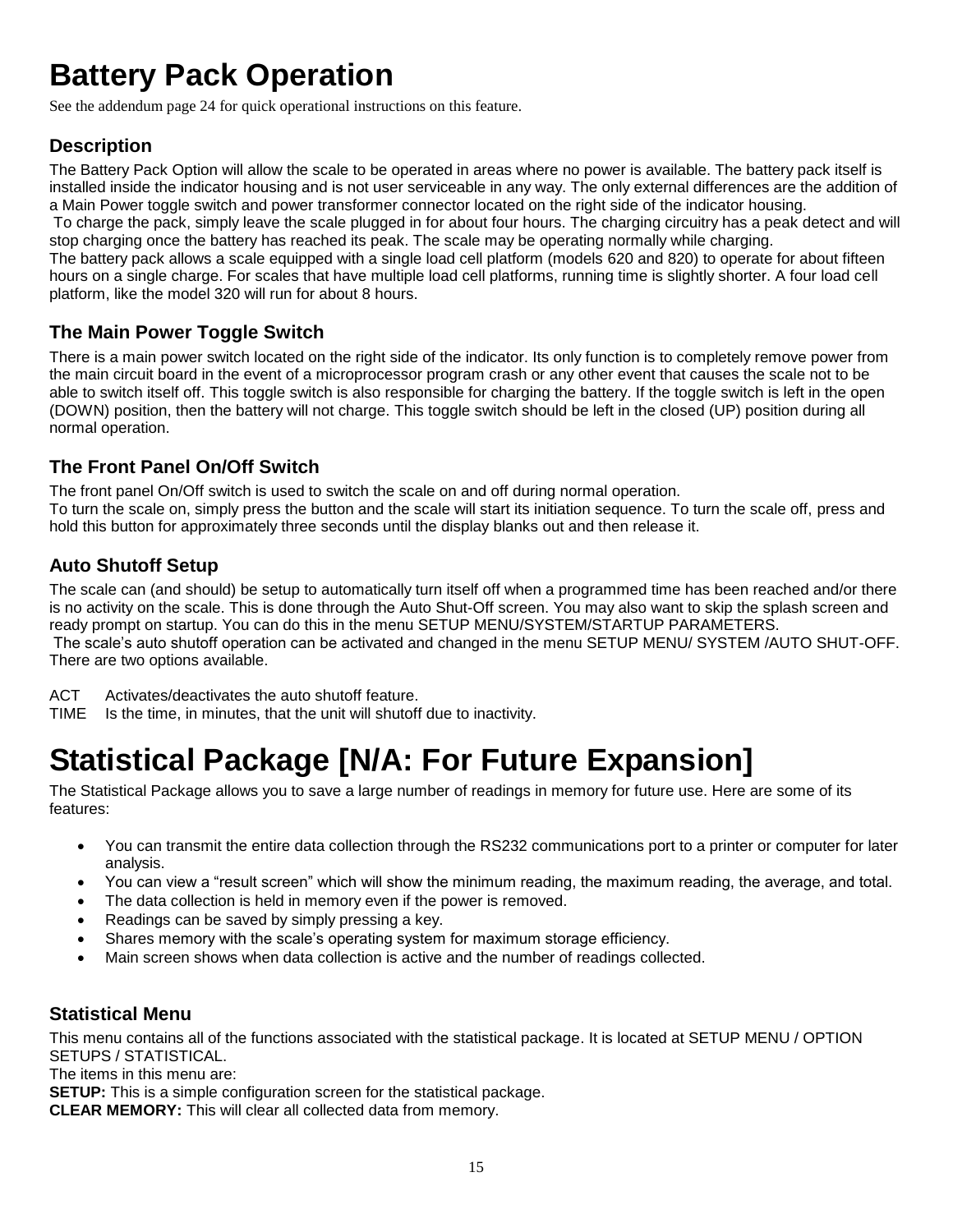**TRANSMIT DATA:** This will transmit the entire data collection through the RS232 communications port. Each collected reading is transmitted along with a carriage return (ASCII 13) and a line feed (ASCII 10). All collected readings are transmitted. Memory does not automatically clear after transmission.

**VIEW RESULTS:** This screen will show some basic information about the data collected. These are the minimum reading, the maximum reading, the total and average reading.

#### <span id="page-15-0"></span>**The Setup Screen, Configuring the Statistical Package.**

This screen will allow you to specify if the statistical option is active or not, and also how much memory to set aside for data collection. Any time you enter this configuration screen, the data collection in memory will be erased.

There are only two configurations on this screen:

**ACTIVE:** Set to YES in order to enable data collection. If enabled, the top line of the main weight display will show an inverse "Data:", followed by the number of readings currently collected in memory.

**SIZE:** The memory set aside for data collection uses the same memory and storage techniques as the memory used by the scale's operating system for storing tares, counting samples, print frames and other data. If you aren't using the scale's memory for those other uses, you will have roughly 470 free slots available for data collection, depending on the scale's configuration. Each slot will hold 8 readings, so at maximum, 470 x 8, or 3760 readings may be collected.

To configure the memory, enter the new size through the setup screen. Size is the number of readings (maximum) that you would like to be able to store. This number will automatically be rounded up to the next multiplier of 8 (8 readings per slot). The memory is then set aside for data collection, and becomes invisible to the rest of the system. This being the case, if you configure a large memory area for data collection, you will be restricted as to the number of storage slots available for other uses.

#### <span id="page-15-1"></span>**Adding a Reading to the Collection**

Simply press the ENTER key at any time while you are in the main weight screen. The current reading will be saved and the top line will show you how many readings have been collected. If the data collection memory is full, you will see a warning message at this time.

## <span id="page-15-2"></span>**Key lock option**

#### <span id="page-15-3"></span>**General description:**

This key lock option adds the capability of disabling the front panel by having all of the function keys locked out, until a valid password is entered. Once a valid password is entered, the keys will remain unlocked until the scale is powered down and powered up. By default the option is not active until an initial password is set.

#### <span id="page-15-4"></span>**To set password:**

- 1. Press the menu button. Unlock keys by entering the current password, if necessary.
- 2. Navigate to Options Setup and then scroll down to "Set Password".
- 3. "Enter new password " will appear on the display. Enter the desired password (4 digits long)

4. Confirm the password by retyping the intended password. Confirmation is used to assure that a mistyped password is not stored.

#### <span id="page-15-5"></span>**To unlock keys:**

- 1. Press menu button.
- 2. "Enter Password" will appear on the top line of the display. Enter the password previously set.
- 3. The function keys will remain unlocked until the scale's power is powered down and powered up.

#### <span id="page-15-6"></span>**To deactivate key lock option:**

- 1. Follow the above procedure for setting the password.
- 2. Instead of entering a password simply press enter twice.
- 3. This will clear the password and deactivate the key lock option until the password is set again.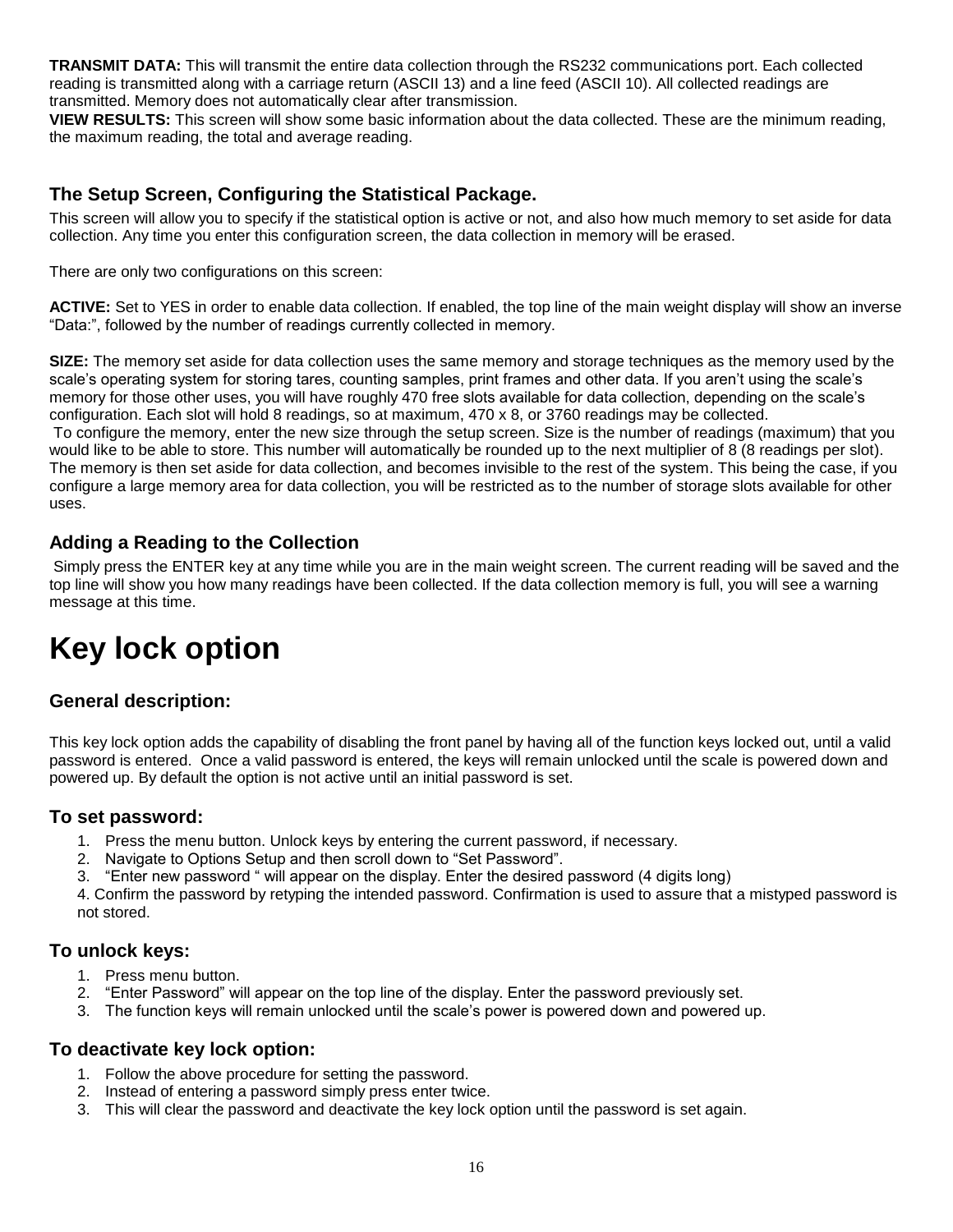# <span id="page-16-0"></span>**Data Logging**

The optional USB Data Logger module allows a large amount of data from your scale to be recorded into a USB Flash Drive. The Flash Drive maybe removed from the scale and inserted into a standard USB port on a PC. The data is collected on a .CSV file (comma-separated values), which can be opened using any spreadsheet software such as Microsoft Excel®.

Data Logger is activated by default. To activate/deactivate it, press *Menu -> Option Setups -> Data Logging.* On the horizontal menu displayed in the Data Logging setup screen, select ACTV to activate/deactivate Data Logging.

#### <span id="page-16-1"></span>**Basic Operation**

There are two modes of operation for using the USB Data Logger:

*Triggered* – The weight entry is written to the USB when the user presses a button *Continuous* – The weight entry is written to the USB at regular time intervals selected by the user.

To switch modes of operation, on the Data Logging setup screen select TYPE on the horizontal menu to switch between triggered and continuous type logging.

In Triggered Mode, press the TWO (2) key each time to log the current weight and time on the USB drive. This will be noted by a "Recording Entry" message on the status message area of the screen each time the TWO key is pressed.

In Continuous Mode, press the TWO key to begin the data logging sequence. A "Data Logging On" message will be displayed in the status area, followed by the "Recording Entry" message after the time interval has passed. After that, "Recording Entry" message will appear on regular time intervals specified by the user. The time interval can be set in the Data Logging setup screen. Select the TIME option on the horizontal menu to enter the time interval in seconds.

#### **Note about Multiple Platforms**

For Multiple platform, when the scale is in the Multiple Platform screen (where all the platforms are viewed at the same time with a TOTAL), the TWO key is already occupied for switching between platforms. Instead, press the SHIFT key (ON/OFF) and then the ENTER key in succession. Please make sure to see the "Shft" notification on the top left corner of the screen before pressing the ENTER key. The ENTER key may have to be held a half-a-second longer to register the "Recording Entry" notification.

The SHIFT+ENTER key-sequence will have the same effect as the TWO key described above in the Basic Operation section.

#### <span id="page-16-2"></span>**USB Flash Drive Use**

Your Data Logging scale comes with a 1 Gigabyte (1 GB) USB flash drive that can hold more than 4 million readings! For those scales equipped with Data Loggers, the scale will always test the Data Logger system and check for a USB flash drive at power up. If a USB Flash drive is plugged in, the scale will show the message "USB Stick found…" and if the USB flash is not plugged in, then the message will simply say, "USB Stick not found…". At times, the scale may show "USB Stick not found…" even when a USB flash drive is plugged in. In this case, simply recycle the power and it should initialized the Data Logger system correctly.

If the USB flash drive has never been used with the scale, the scale software will create the file DATA.CSV automatically. This is the file the scale uses to store the weight entries. When recording new data on a card that already contains the file, the scale will look for the file and append the new weight entries to the end. This file can then be opened using Microsoft Excel® or a text editor.

It is okay to remove the USB drive while the scale is on. But if the user wants to plug in the USB drive back again, the user has to:

Shut off the scale, Plug in the USB drive, Wait for 5 seconds Turn on the scale.

The USB drive cannot be plugged in while the scale is on since the USB Data Logging system initialization routine happens only at power up. But there is no harm if the USB drive is plugged in while the scale is on and an attempt is made to write data into it. In this case, the status message will display "Recording Entry", followed by "Can't Open File…" This means that the file DATA.CSV cannot be opened at this time.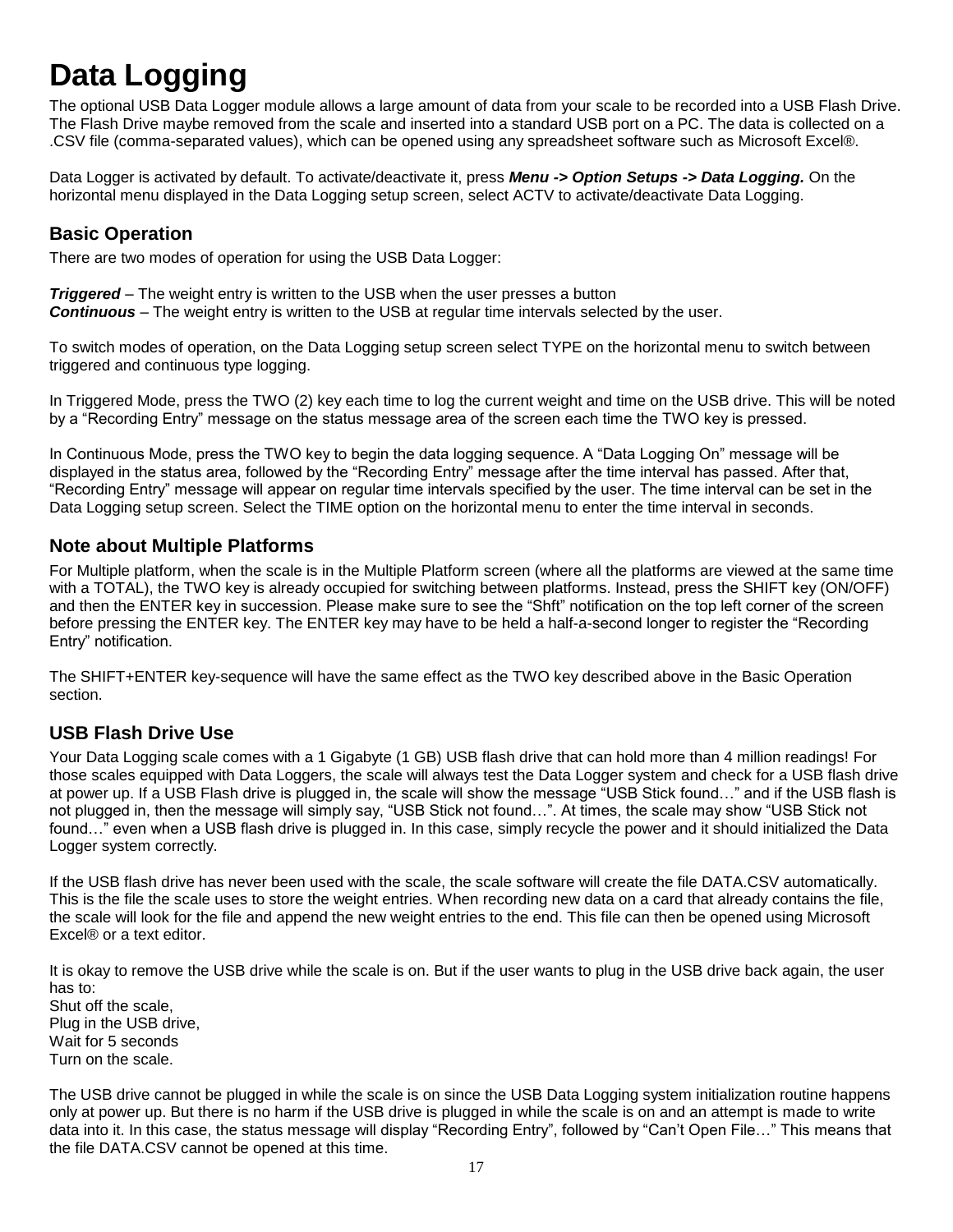The USB drive comes pre-formatted. It is not recommended that you reformat the USB drive.

When deleting weight entries from the USB Flash Drive, it is important not to leave the file empty. The data on the drive can be anything - a period or a space or carriage return – so long as there is some data in the file.

If you are using the scale in Continuous Mode, we recommend that you temporarily put the scale into Triggered Mode while the USB drive is plugged in and test it for operation.

#### <span id="page-17-0"></span>**Advanced Operation**

*WARNING: The following descriptions illustrate the advanced operation of changing the frames being printed on the USB flash drive. Incorrect usage of the features described in this section will cause the scale to malfunction. Proceed with caution.*

The USB Data Logger can be used to store more than just the time and weight. The system uses Print Frames to determine what data can be stored on the USB flash drive.

The Print Frames feature can be accessed by going to SETUP MENU/OPTION SETUPS/RS232/PRINT FRAMES. Ignore the connotation RS232, as it only implicates the RS232 transceiver not present in these scales.

In the Print Frame Definitions screen, the frame named "USB" applies to the frame of data printed on the USB flash drive. The factory default USB frame is:

| <b>FUNCTN</b> | <b>SOURCE</b> | C L SP       | Comments                      |
|---------------|---------------|--------------|-------------------------------|
| Time24        |               |              | Line #1, the time and 1 space |
| Weight        | Plat#00X      |              | Line #2, Weight               |
| UniTxt        | Plat#00X      | $\sqrt{2}$ 0 | Line #3. Units                |

To change the frame to include more data types, you can refer to instructions outlined in the Print Frames section defined for RS232 option in page 5.

*Please note that a frame is only saved when the user moves out of the Print Frame Definitions screen. If the scale is turned off while the user is still on this screen, the frame will be lost permanently.*

## <span id="page-17-1"></span>**Bluetooth**

*NOTE: Some options labeled as [N/A] are either not available or not fully implemented yet. Setting these parameters may result into a serious malfunction of your Bluetooth device.*

## **Introduction**

The optional Bluetooth module allows you to transfer data wirelessly for a short distance to another Bluetooth unit. This is a simple option, which uses the ease of use and popularity of Bluetooth devices for information transfer while stripping the complexities and cost of higher-end wireless communication such as WiFi.

The Bluetooth module uses a Frame Definition database built into the scale to provide the user the ability to print custom frames of data based on various requirements that may need to be accomplished.

## **Important Notes for Bluetooth Operation**

Bluetooth devices have some notable limitations and some precautions need to be taken for proper Bluetooth communication.

#### **Maximum Distance**

The Bluetooth module implemented in the scale is a standard Class 2 Bluetooth device. This means that it can only communicate with another Bluetooth device within 30ft in the line of sight. If there are obstructions within this line of sight, such as concrete walls, then that distance is further diminished.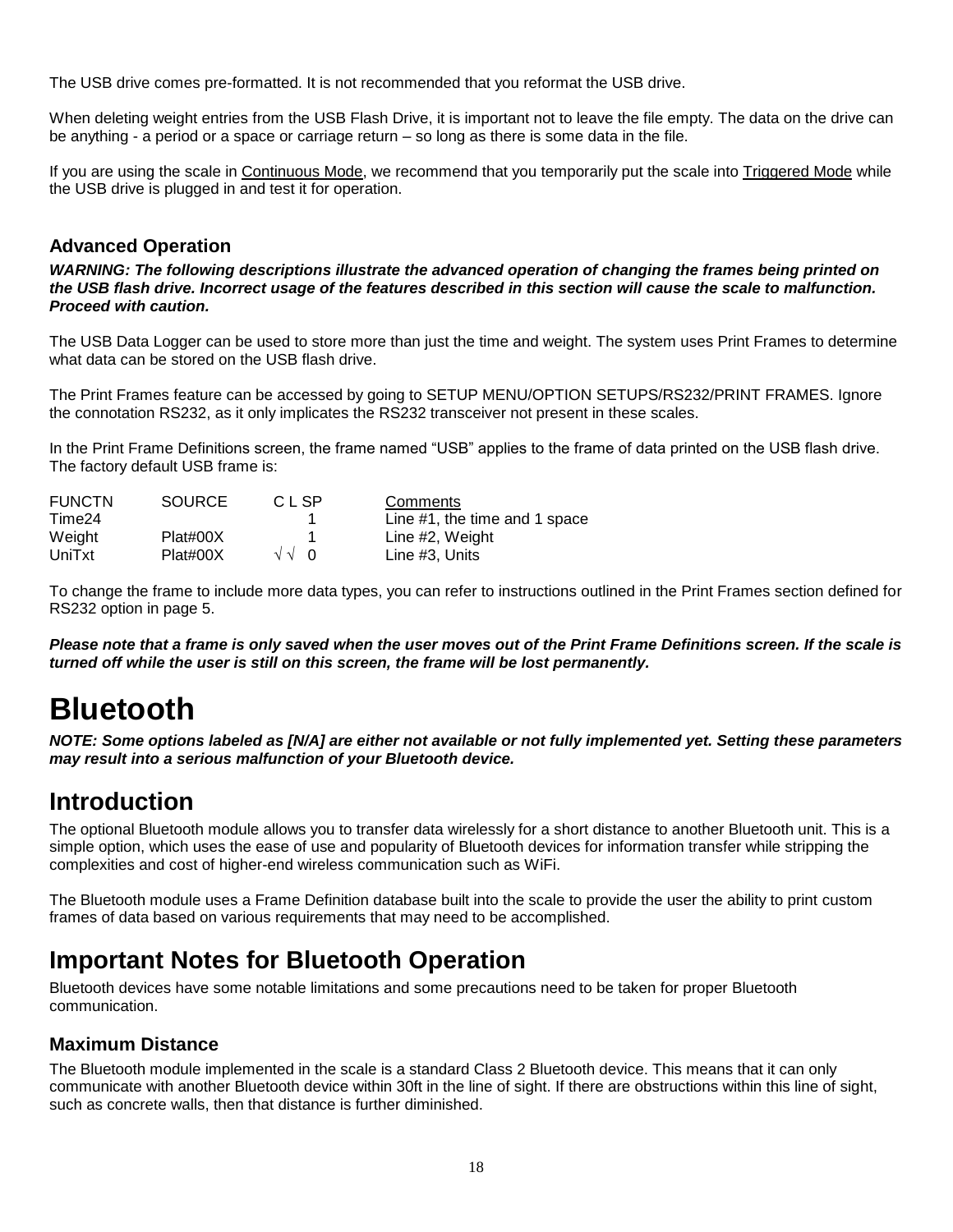#### **Interference**

It is recommended that to get the best signal out of the Bluetooth enabled indicator, no metal should be placed near the indicator. Metals disrupt the signal coming from the Bluetooth module and might produce noise interference in the communication resulting in corrupt data being transmitted. The metal also might cause the signal range to be diminished causing serious reduction in communication range.

### **Overview of Menu Options**

This section explains the various menu options available in the indicator to manipulate the Bluetooth module. The actual sequence of the operation will be covered in the next section (see "Basic Operation"). These menu options can be accessed by pressing MENU key on the main screen, then selecting OPTIONS SETUP->BLUETOOTH SETUP.

#### **Bluetooth Reset**

This menu option executes a soft reset on the internal Bluetooth. This reset is usually performed when the Bluetooth module is performing erratically.

#### **Scan Remote Devices**

This option allows you to scan for any Bluetooth devices present in the vicinity. All Bluetooth devices scanned will be placed in a database, which can be accessed using the "List All Devices" option**.**

#### **Find Remote Devices [N/A]**

This option allows you to scan for a specific device in the vicinity.

#### **List All Devices**

This option lists all the devices that have been scanned using the "Scan Remote Devices" option. In this list, you can check the *properties* of a remote device, *connect* to a remote device and even check the connection *status* of a remote device.

#### **Quick Connect Device**

The Quick Connect option allows fast-connection to a particular device based on used defined parameters, without going through menu options. The user may select the name of the device to connect to or the specific address. The connection process is further explained in the section "Quick Connect Operation**".**

#### **Bluetooth Local Settings (Advanced)**

This option allows the user to set settings for the internal Bluetooth module, such as the local name, aerial virtual COM port and factory settings.

## **Basic Operation**

#### **Pairing and Default Pin**

Please note there might be a need to pair the scale with the remote Bluetooth device. The default pin for the scale is '0000'. As soon as you get the prompt to enter a pin for pairing on your remote device, enter the stated pin to commence pairing. Pairing can be before or during the connection sequence. The Default Pin option is further explained in the Advance Settings section. Instructions are provided on how to change the default pin, or if so desired, to eliminate the default pin and use manual entry on the fly.

#### **Connection**

There are two types of connections that are going to be discussed in this section; Outgoing Connection and Incoming Connection.

#### **Outgoing Connection**

Outgoing connection is the connection that the user initiates from the scale. The user has full control on how this connection will be established. The following steps explain how to conduct this connection.

1. As recommended, before conducting any Bluetooth operations perform a soft reset of the Bluetooth module to bring it to a known state.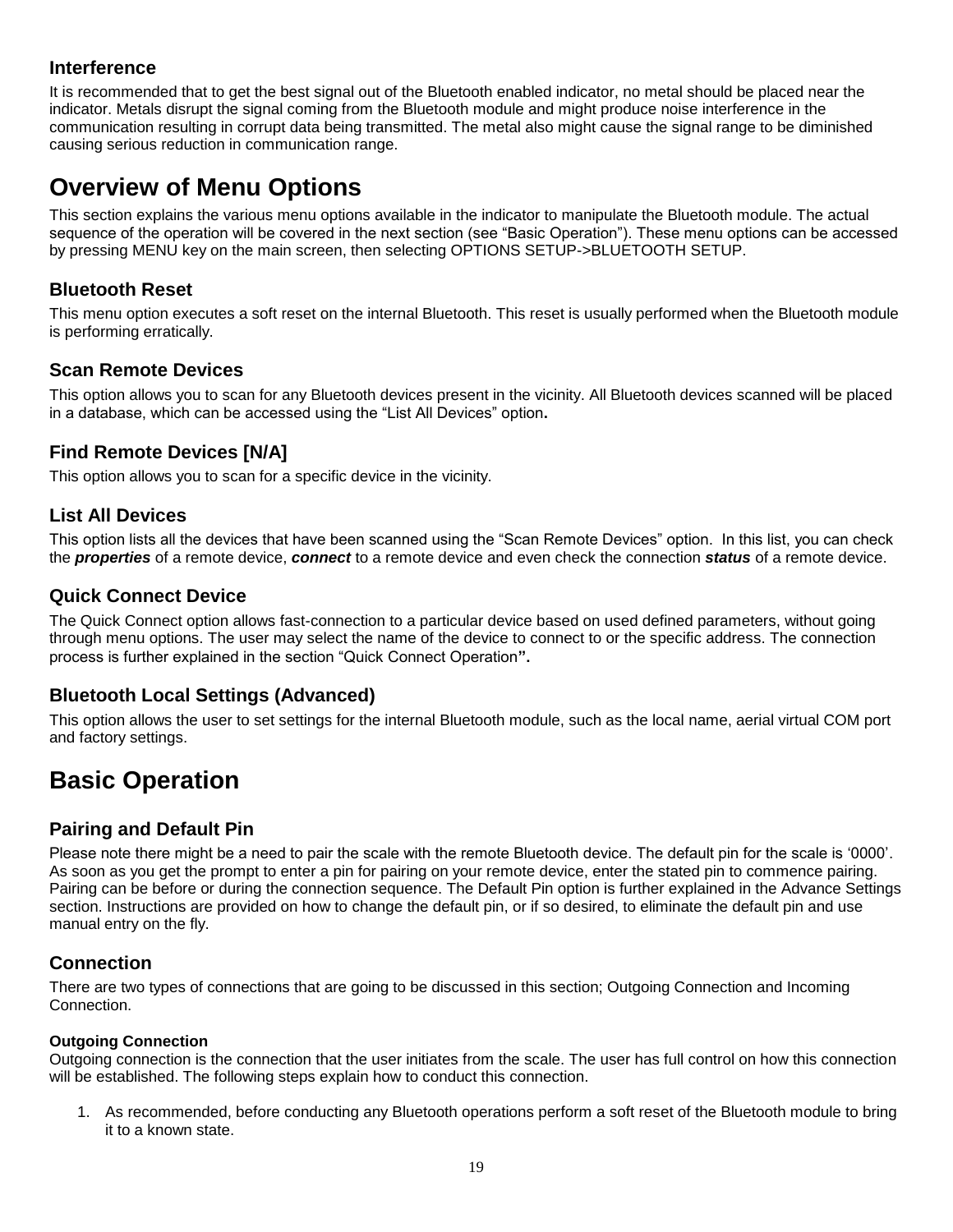2. To establish an outgoing connection to a remote device, you must first scan the area for that device so that the scale can add it to its internal remote device database. From the Bluetooth Setup option menu, select "Scan Remote Devices" to detect any Bluetooth devices in the area. You can also do this directly in the "List All Devices" section. The following status messages should appear at the top of the screen.

| "Scanning Remote Devices" | - Obtaining remote device addresses from the vicinity            |
|---------------------------|------------------------------------------------------------------|
| "Scanning Remote Names"   | - Obtaining remote names associated with the addresses obtained. |
| "Done!"                   | - Operations done                                                |

- 3. Go to "List All Devices" to see what devices are available in the vicinity. In the "Bluetooth Devices" screen, you will see all Bluetooth devices that have been detected in the area. If you don't see the device you are looking for, select the "SCAN" option on the horizontal menu below the list and press ENTER. Since the screen can only show you ipto six devices at a time, you may have to use the UP and DOWN buttons to select a device as there maybe more than 6 devices detected. At the bottom of the screen, there are various operations that can be done on the devices detected.
	- a. **SCAN:** Scan the surrounding area to find Bluetooth devices. The system will keep adding new devices to the list without erasing the previous devices found. At some point, the list may become "stale" i.e. the list is outdated and the devices in the list are no longer in the surrounding area. If this is the case, you may need to clear the list. To do this, go back to the main menu and select "Scan Remote Devices". Alternatively, you can use "Bluetooth Reset" to clear the list.
	- b. **CONN** *[CONNECT]***:** Connect to the selected remote Bluetooth device.
	- c. **PRPT** *[PROPTERTIES]***:** Check the properties of the remote Bluetooth.
		- i. *Name:* Name of remote device
		- ii. *Class:* Device class of remote device, such as headset, desktop, etc.
		- iii. *Address:* Address of device.
	- d. **STAT** *[STATUS]***:** Check the connection status of the remote device. This is only active if a connection has been established.
		- i. *Name:* Name of remote device
		- ii. *Connected:* Connection status (YES or NO)
		- iii. *Paired:* Shows if the device is paired or not. **[N/A]**
		- iv. *L. Port:* The current local port used for connection.
		- v. *R. Port:* The remote port of the connected device.
		- vi. *Signal:* Signal strength of the connection.
- 4. Select CONNECT on the horizontal menu and press the ENTER key to connect to a desired device. If you see a "Link Established…" message followed by a checkmark being placed besides the intended connected device, you have successfully connected to the device. If you see any other messages, or the checkmark was not placed, then the device was not connected.
- 5. To check the status of the connection, select STATUS from the horizontal menu. This will give some information about the connection as stated in step 3.
- 6. Go back to main weight screen. A Bluetooth indicator  $\circled{e}$ ) shows at the bottom of the screen to indicate that a Bluetooth connection is in progress. You can now use the PRINT button on the front panel to send weight information to the remote device.
- 7. To disconnect, go back to the Bluetooth Options menu, in "List All Devices". Select the device that is currently connected (the device with a checkmark beside it). Select CONNECT from the horizontal menu and press ENTER key. The connection will be destroyed. The status message "Link Released…" will appear at the top of the screen. If this status message does not appear, then the link was not released properly.
- 8. An easier way to disconnect is using the "Quick Disconnect" method. This is explained in the next section.

#### **Incoming Connection**

Incoming connection is the connection that comes from a remote device. The user of the scale can only choose whether to connect or not to the incoming device, if pairing has been enabled (no default pins defined). The following steps instruct the user how to manage an incoming connection.

1. If the incoming connection from a device is a new device that has never been used before, a Pin Entry dialog box will appear if the default pin was not set (see Bluetooth Local Settings section). If the default pin was not set, and the wrong pin is entered from the remote device, then the connection will not be established.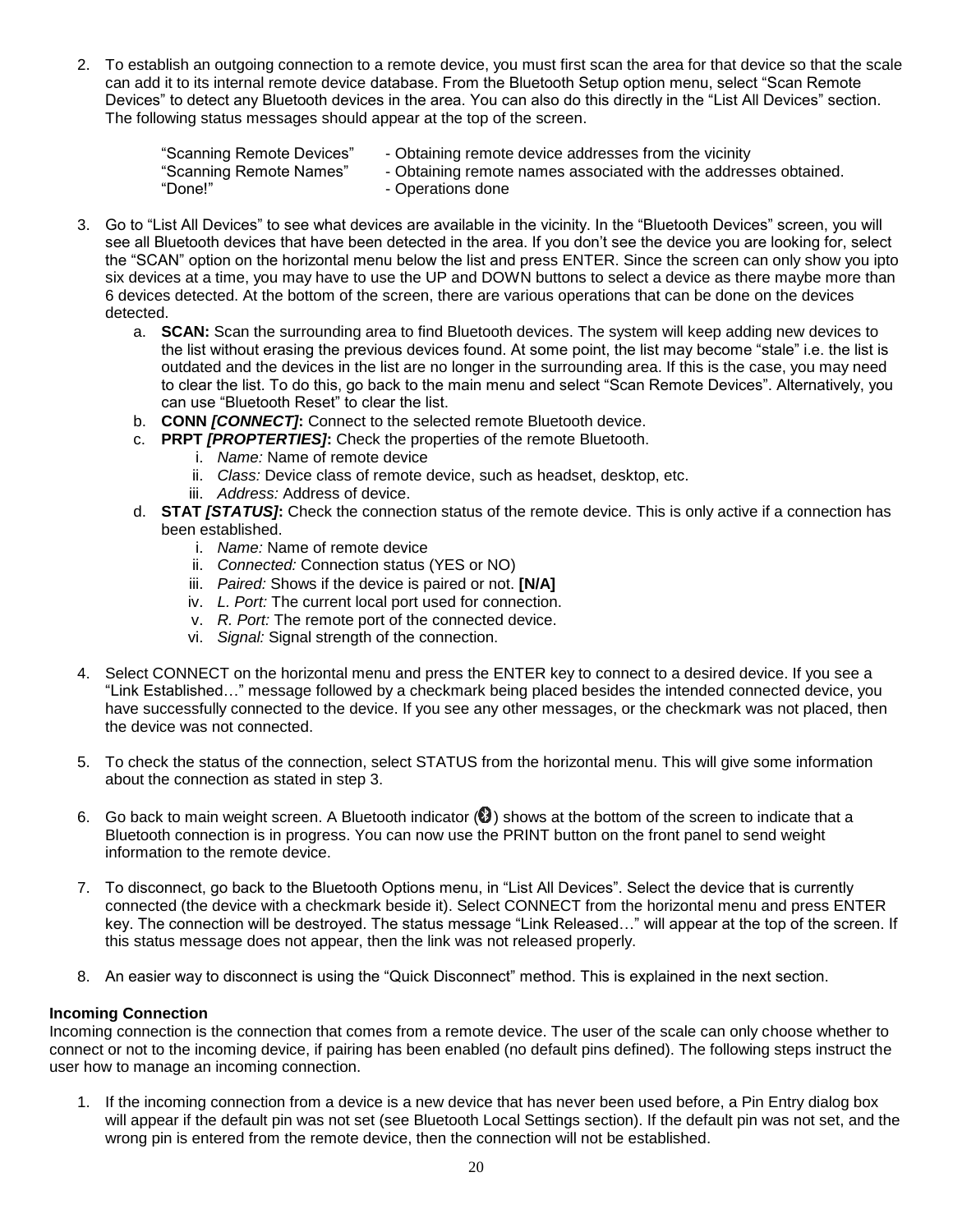- 2. If the incoming connection from a device is a device that has been paired before, then the connection is automatic. There is no need for user interaction here. The link will be established and the device will appear in the "List All Devices" section. The Bluetooth indicator will also appear at the bottom of the screen to inform the user that a Bluetooth connection is in progress.
- 3. You may now receive data or press the PRINT button to send the data to the remote device.

## **QuickConnect Operation**

#### **Introduction**

The QuickConnect feature simplifies the connection process for everyday use so that the user does not have to go through the menu process to establish a simple connection. The QuickConnect feature allows the user to connect to a predefined remote device straight from the front panel while on the main weight screen.

The user can choose to predefine the Bluetooth remote device's name or address, so that when the user conducts a QuickConnect, the scale will look for a device in the vicinity that matches the predefined name or address and establish a connection immediately.

The QuickConnect can also start "automatically" at reboot without any user interaction. This means that if the desired QuickConnect set device is in range, as soon as the indicator comes out of startup, it will connect immediately to this device.

#### **Setup**

To setup QuickConnect, select "QuickConnect Device" in the Bluetooth setup menu. A screen shows up showing fields to enter values for Quick Connect.

- *N:* Name of the remote device to perform a quick connect to.
- *A:* Address of the remote device to perform a quick connect to.
- *AutoStart:*
	- o YES: This enables AutoStart. The QuickConnect process will begin at startup.
	- $\circ$  NO: This disables AutoStart. The QuickConnect needs to be initiated manually. This is explained below under "QuickConnect".

#### **ADVANCED**

[After the above area, the rest is advanced settings that only should be played with if you have some knowledge about Bluetooth functionality]

- *LPort:* The default local port to use for connection.
- *Rport:* The default remote port to use for connection.

To change these fields, a horizontal menu is provided for your use.

- **LIST:** Opens a list of detected devices in the vicinity. This is the easiest way of entering a predefined device for quick connect purposes. Simply make sure that the scale is near the remote device you want to connect to. Select this option and press the ENTER key. The scale will scan the area for Bluetooth devices and present you with a list of detected devices. Select a device and press ENTER to fill the Quick Connect fields.
- **AUTO:** Toggle AutoStart option for Yes/No.
- **NAME:** Manually enter the name of the device you want to quick connect to.
- **ADDR:** Manually enter the address of the device you want to quick connect to.
- **LPRT:** Enter the local port you want to use for link connection. [Set auto]
- **RPRT:** Enter the remote port want to use for link connection.

When you are satisfied with the settings, press the MENU key. This will save your settings so that the next time you power up the scale, the settings will be preloaded. There is no need to come into this menu option to redo the settings again, unless you want to change the Quick Connect parameters.

#### **QuickConnect Process**

Once the settings have been established, head over to the main weight screen. Make sure there are no connections currently in progress (check to see if the Bluetooth indicator is showing).

#### *AutoStart*

To demonstrate how the system will automatically connect to the set QuickConnect device, make sure the QuickConnect device is in the vicinity of the scale. Press the ON/OFF key until the screen goes blank. Wait for 5 seconds. Press the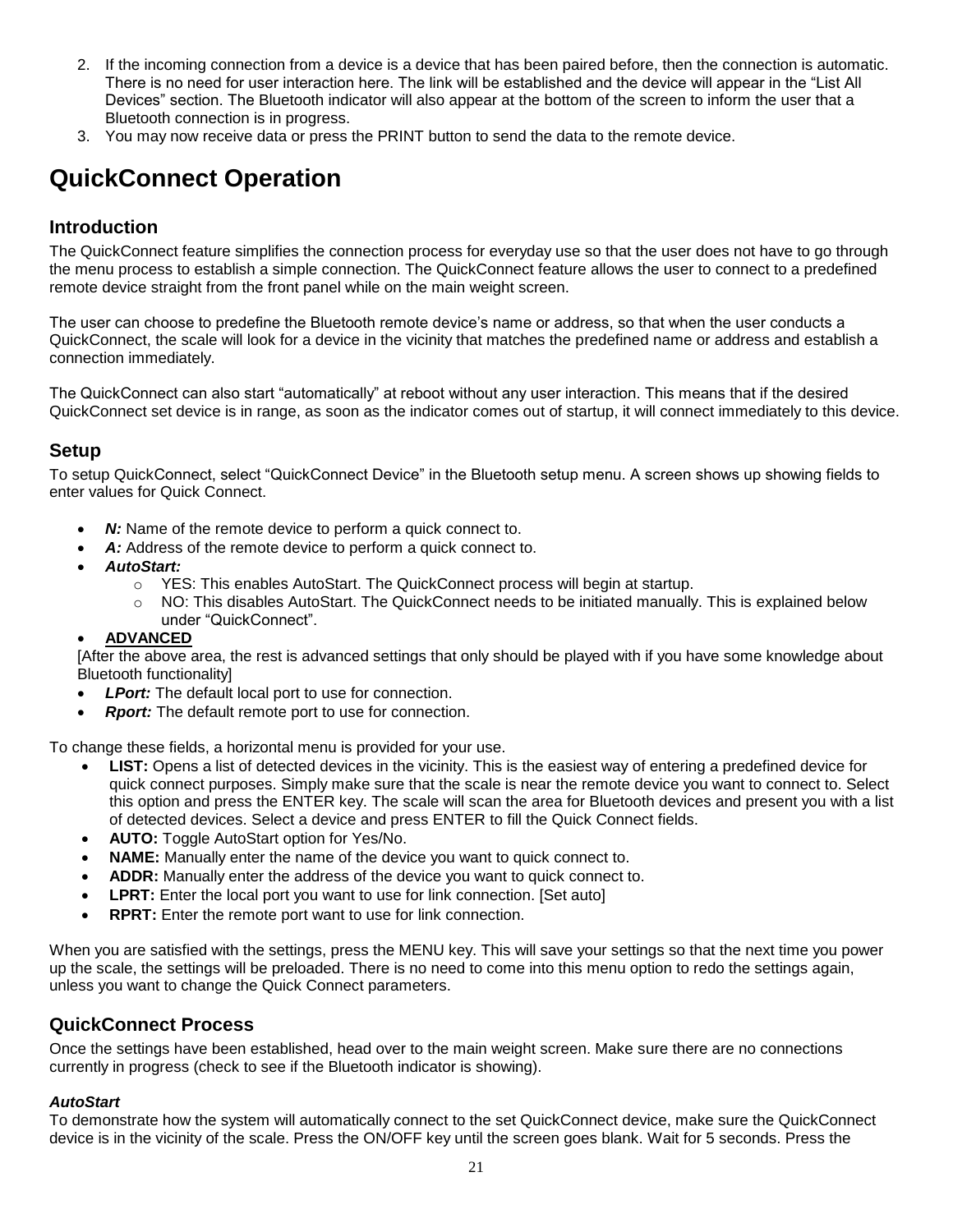ON/OFF key again and wait. After the weight appears on screen, the message "Starting QuickConnect" appears on the top part of the screen. Then you will see "Verifying Service". After this message, you will see "Link Established. This means the QuickConnect session was successful. If you see "Service Check Failed!" and "Device not found", this means the QuickConnect device is not in the vicinity, or in more advanced setting, the Local/Remote port is not right. If the session was successful, the Bluetooth indicator will appear. Press PRINT key to send data to the device.

#### *Manual*

For a manual operation, **press ON/OFF and then press 5 (within 3 seconds)**. Immediately, the scale will scan the current area to see if the device you defined in the Quick Connect screen is present. If it is present, it will connect to this device and show the Bluetooth indicator. If the device is not found, then the appropriate status message will be shown. You may now send and receive data from the device. Press PRINT key to send data to the device.

#### **Quick Disconnect**

If you want to disconnect from the device, you can either use the Quick Disconnect feature or go to the Bluetooth Setup option and disconnect from there. To quick disconnect the device, use the same sequence that is described above; i.e. **press ON/OFF and then press 5 (within 3 seconds)**. This quick disconnection sequence can also be used if you have connected to the device without going through Quick Connect.

## **Bluetooth Local Settings (ADVANCED)**

This section introduces some of the advanced features available for the scale Bluetooth module. Most of these features have to do with the local configuration of Bluetooth module. It is recommended that you are well versed with the above described operation before you get into this section. Most of the time, you will not need to modify these settings.

Following are the local Bluetooth settings that can be modified to satisfy some specific requirements in your application. To access these settings, in the Bluetooth Setup screen, scroll down "Bluetooth Local Settings."

#### **Bluetooth Enable**

This menu option allows you to Enable or Disable the Bluetooth functionality. After toggling this option, the scale needs to be restarted.

#### **View Device Info**

This menu option allows to view the Bluetooth modules name and device address.

#### **Change Local Name**

This menu option allows you to change the local name of the scale Bluetooth module. Currently, it is defaulted to "ARLYN SCALE". You can modify this to anything you want depending on your needs.

#### **Virtual Port Settings**

This menu option specifies the characteristics of the aerial Virtual COM port through which to send out data. This setting, if changed improperly, may disable your Bluetooth communication system.

#### **Fixed Pin Settings**

This shows the current Default Pin settings of the Bluetooth module. This allows the Bluetooth module to send this pin to any device asking for a pin request. You will never need to enter the pin on the scale.

Entering this option, the default pin is shown on screen. The default pin is '0000'. You can press ENTER to change the default pin. You have two options here:

- 1. *Default Fixed Pin:* You can put a default pin, of up to 16 alphanumeric characters in length. The next time a pairing is needed, this pin has to be entered on the other remote device when a dialog box pops up.
- 2. *No Fixed Pin:* By pressing ENTER without entering a pin, the scale will assume that you want to enter the pin each time a pairing is required. The next time you pair with a device, a dialog box will pop up on the scale screen for you to enter a desired pin. That same pin has to be entered in the remote device as well.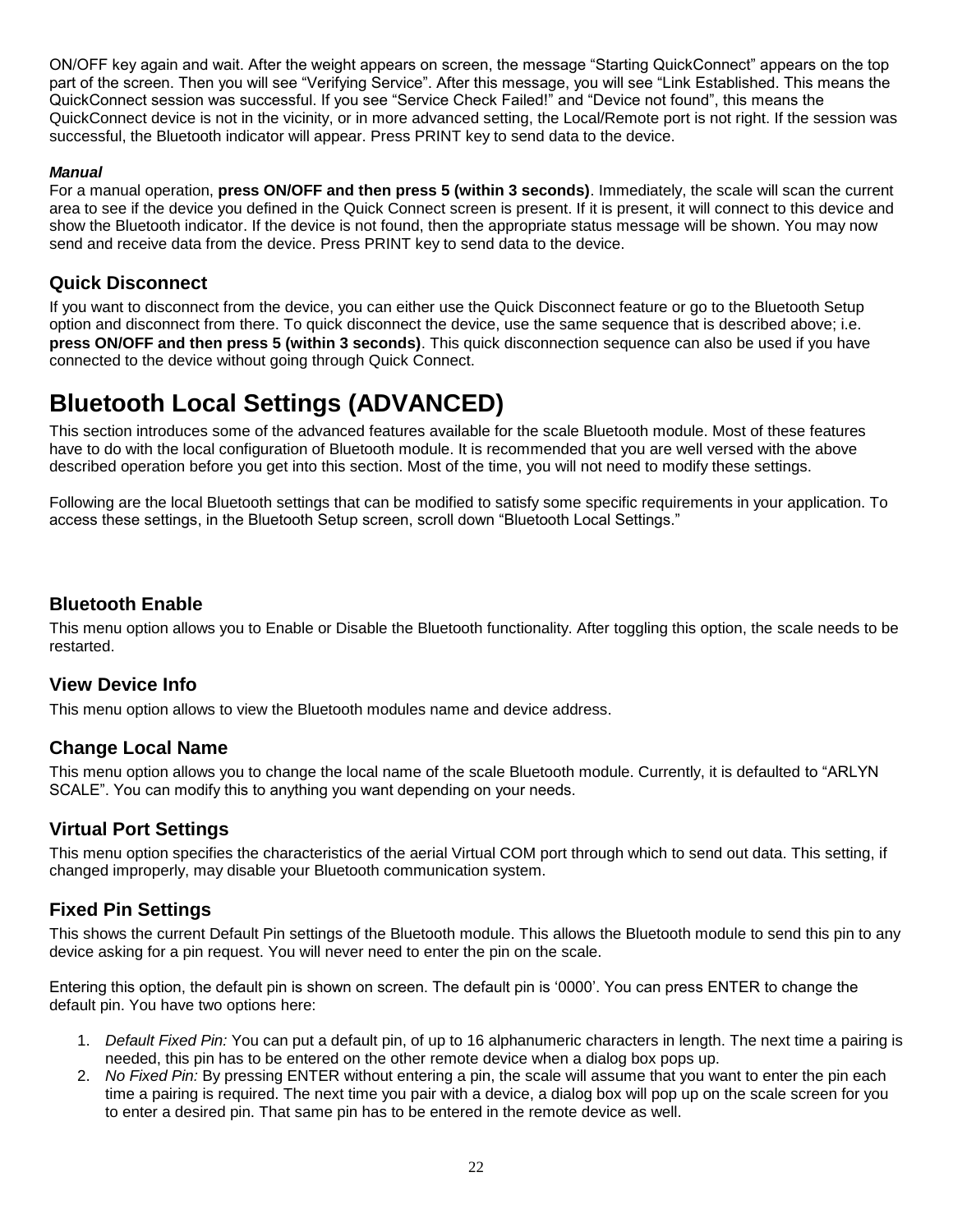#### **Reset Factory Settings**

Selecting this option will default the Bluetooth module to the original settings set by the Bluetooth Manufacturer. If the Bluetooth is acting erratically, and/or you might have changed settings that may have disabled Bluetooth communication, use this option to bring the settings back to original factory configuration.

#### **Frames Settings**

*WARNING: The following descriptions illustrate the advanced operation of changing the frames being printed on the USB flash drive. Incorrect usage of the features described in this section will cause the scale to malfunction. Proceed with caution.*

The Bluetooth module sends out weight information by pressing the PRINT key on the front panel. The system uses Print Frames to determine what data can be sent out. Currently, the frame contains weight information.

The Print Frames feature can be accessed by going to SETUP MENU/OPTION SETUPS/RS232/PRINT FRAMES. Ignore the connotation RS232, as it only implicates the RS232 transceiver not present in these scales.

In the Print Frame Definitions screen, look for the frame named Frame#001 which is the default frame data being sent out. This is current configuration.

| <b>FUNCTN</b> | <b>SOURCE</b> | <b>CLSP</b> | Comments        |
|---------------|---------------|-------------|-----------------|
| Weight        | Plat#00X      |             | Line #1, Weight |
| UniTxt        | Plat#00X      | $\sqrt{10}$ | Line #2. Units  |

To change the frame to include more data types, you can refer to instructions outlined in the **Print Frames section** defined for RS232 option in page 5.

*Please note that a frame is only saved when the user moves out of the Print Frame Definitions screen. If the scale is turned off while the user is still on this screen, the frame will be lost permanently.*